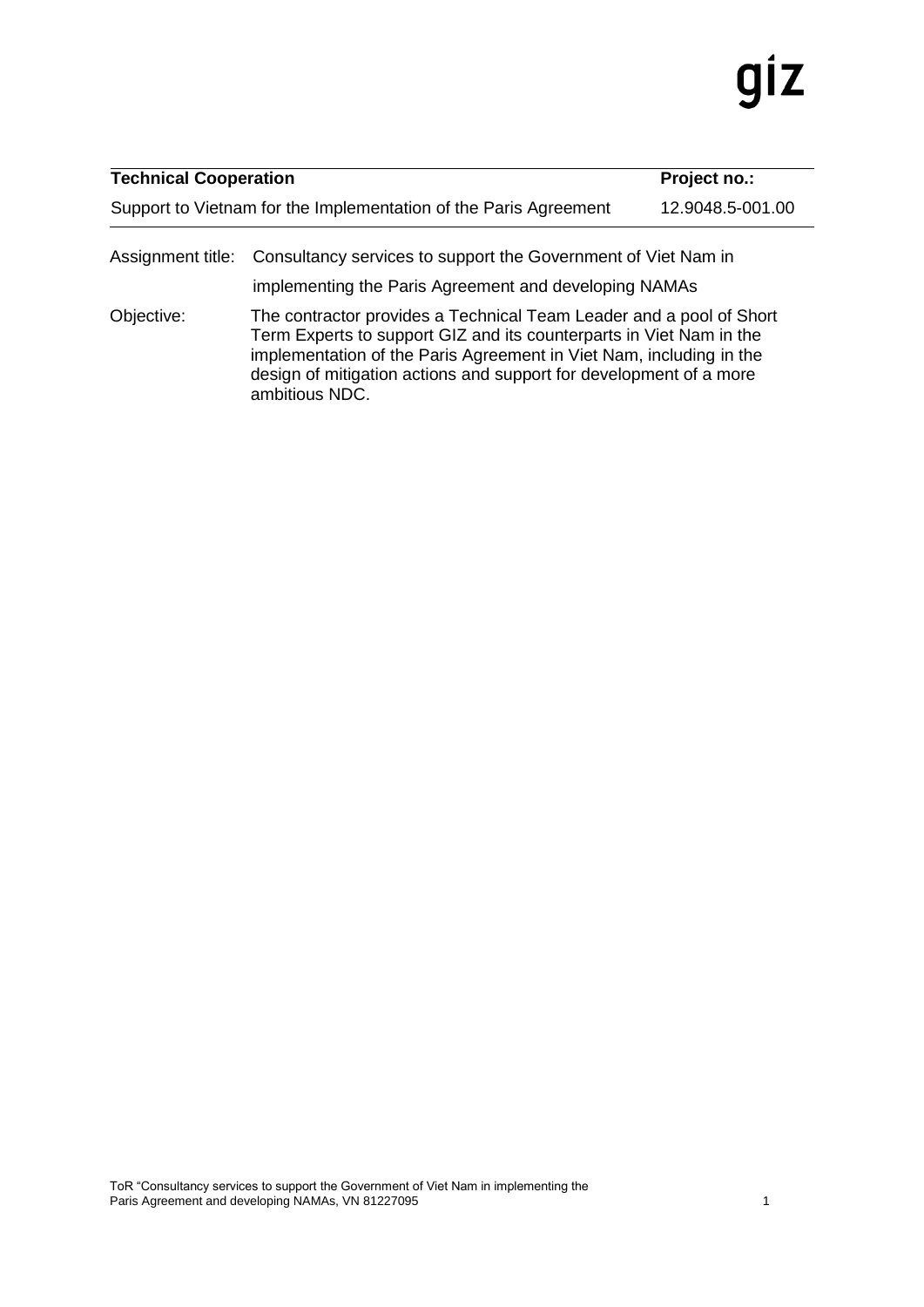# giz

#### **Table of Content**

<span id="page-1-0"></span>

| 1            |         |                                                    |                                                                                          |  |  |  |  |
|--------------|---------|----------------------------------------------------|------------------------------------------------------------------------------------------|--|--|--|--|
|              | 1.1     |                                                    |                                                                                          |  |  |  |  |
|              | 1.2     |                                                    | Project description of the GIZ Project "Support to Vietnam for the Implementation of the |  |  |  |  |
| $\mathbf{2}$ |         |                                                    |                                                                                          |  |  |  |  |
|              | 21      |                                                    |                                                                                          |  |  |  |  |
|              | $2.2\,$ |                                                    |                                                                                          |  |  |  |  |
|              |         | 2.2.1                                              | The Paris Agreement, Nationally Determined Contributions (NDCs) and climate              |  |  |  |  |
|              |         | 2.2.2                                              | Mainstreaming Climate Change into national and sector policies, coordination of          |  |  |  |  |
|              | 2.3     | 2.2.3                                              | Nationally Appropriate Mitigation Action (NAMAs) incl. their funding  8                  |  |  |  |  |
| 3            |         |                                                    |                                                                                          |  |  |  |  |
|              | 3.1     |                                                    |                                                                                          |  |  |  |  |
|              |         |                                                    |                                                                                          |  |  |  |  |
| 4            |         |                                                    |                                                                                          |  |  |  |  |
|              | 41      |                                                    |                                                                                          |  |  |  |  |
|              | 4.2     |                                                    |                                                                                          |  |  |  |  |
| 5            |         |                                                    |                                                                                          |  |  |  |  |
|              | 5.1     |                                                    |                                                                                          |  |  |  |  |
|              | 5.2     | 5.1.1<br>5.1.2<br>5.1.3                            |                                                                                          |  |  |  |  |
|              |         | 5.2.1<br>5.2.2<br>5.2.3<br>5.2.4<br>5.2.5<br>5.2.6 |                                                                                          |  |  |  |  |
| 6            |         |                                                    |                                                                                          |  |  |  |  |
|              |         |                                                    |                                                                                          |  |  |  |  |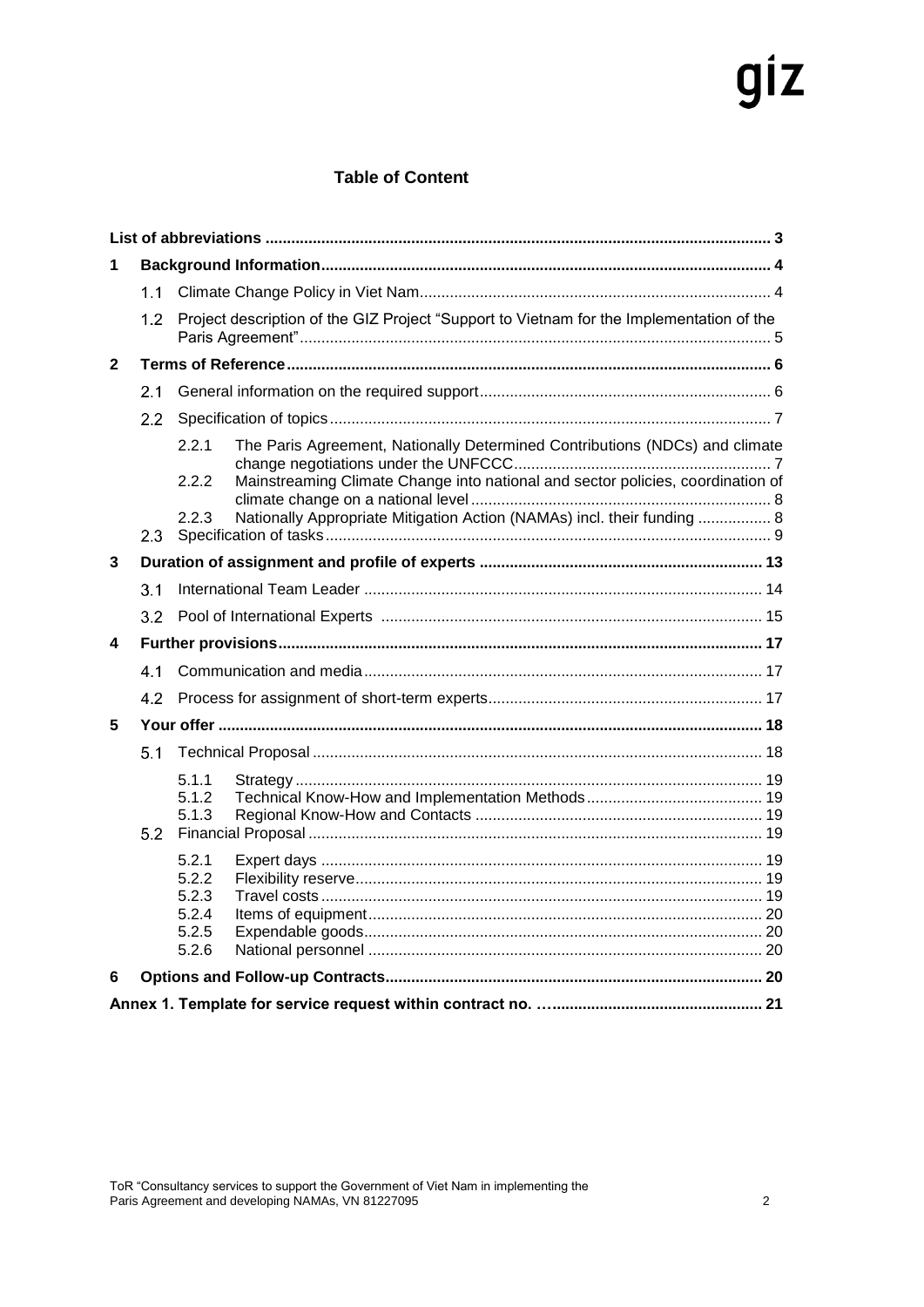# giz

#### **List of abbreviations**

| AV            | Project director                                                                       |
|---------------|----------------------------------------------------------------------------------------|
| <b>BAU</b>    | Business-as-usual                                                                      |
| <b>BMU</b>    | German Federal Ministry for the Environment, Nature Conversation and Nuclear<br>Safety |
| <b>BUR</b>    | <b>Biennial Update Report</b>                                                          |
| <b>CDM</b>    | Clean Development Mechanism                                                            |
| <b>COP</b>    | Conference of the Parties                                                              |
| <b>CV</b>     | <b>Curriculum Vitae</b>                                                                |
| <b>DCC</b>    | Department of Climate Change (in MONRE)                                                |
| <b>GHG</b>    | <b>Greenhouse Gas</b>                                                                  |
| GIZ           | Deutsche Gesellschaft für Internationale Zusammenarbeit GmbH                           |
| <b>KP</b>     | Kyoto Protocol                                                                         |
| <b>MARD</b>   | Ministry of Agriculture and Rural Development                                          |
| <b>MOC</b>    | Ministry of Construction                                                               |
| <b>MONRE</b>  | Ministry of Natural Resources and Environment                                          |
| <b>MOT</b>    | Ministry of Transport                                                                  |
| MPI           | Ministry of Planning and Investment                                                    |
| <b>MRV</b>    | Measurement, reporting, verification                                                   |
| <b>NAMA</b>   | Nationally Appropriate Mitigation Action                                               |
| <b>NDC</b>    | <b>Nationally Determined Contributions</b>                                             |
| <b>PA</b>     | Paris Agreement                                                                        |
| <b>PIPA</b>   | Plan for implementation of the Paris Agreement                                         |
| <b>STE</b>    | Short-term experts                                                                     |
| <b>ToR</b>    | Terms of reference                                                                     |
| <b>UNFCCC</b> | United Nations Framework Convention on Climate Change                                  |
| <b>WP</b>     | Work packages                                                                          |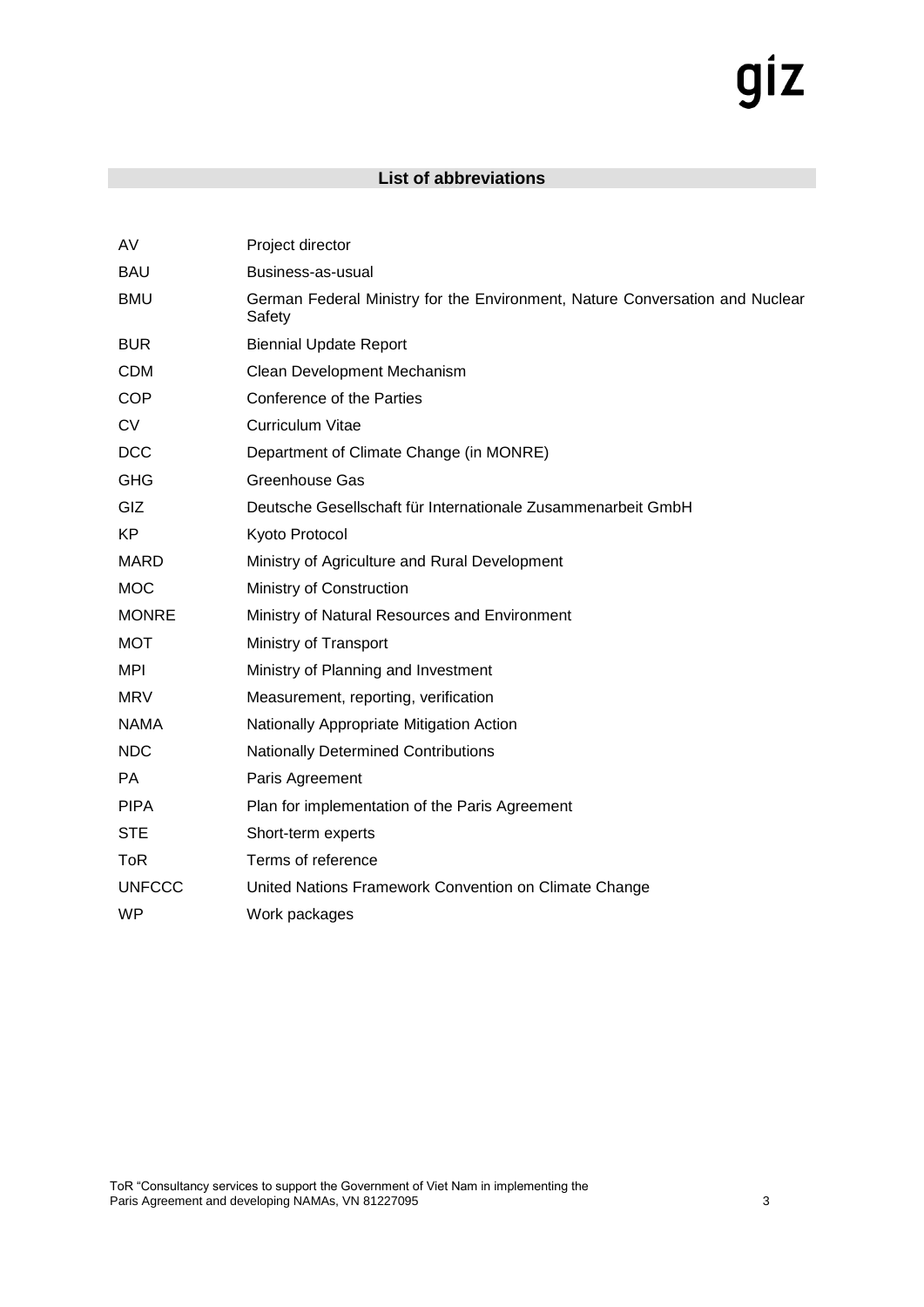## <span id="page-3-0"></span>**1 Background Information**

## <span id="page-3-1"></span>**Climate Change Policy in Viet Nam**

Viet Nam is a middle-income country that has been witnessing a significant increase in greenhouse gas emissions in recent years. Between 1990 and 2016,  $CO<sub>2</sub>$  emissions in Viet Nam have increased tenfold. In 2016, Viet Nam was responsible for 206 million t  $CO<sub>2</sub><sup>1</sup>$ , which translated to just above 2t  $CO<sub>2</sub>$  per capita. Overall greenhouse gas (GHG) emissions in the same period almost tripled, amounting to 295 million t  $CO<sub>2</sub>e$  in 2016, or 3.26 t  $CO<sub>2</sub>e$  per capita (excluding LULUCF).

Viet Nam is member to all international treaties for dealing with climate change and has taken measures to implement them. It ratified the **United Nations Framework Convention on Climate Change** (**UNFCCC)** in 1994 and the **Kyoto Protocol (KP)** in 2002. The plan for the implementation of the UNFCCC and the KP was approved in 2007, followed by the establishment of the National Steering Committee for the implementation of the UNFCCC and KP. In October 2016, Viet Nam ratified the **Paris Agreement (PA)** and issued a Plan to implement the Agreement (PIPA).

So far, policy response to climate change has been considerable, but limited to discrete climate change plans and strategies: Core climate change policies in Viet Nam are the National Climate Change Strategy (NCCS, 2011), the Green Growth Strategy (VGGS, 2012) and related Action Plans to implement those strategies (2012, 2014). These policies are supported by programs such as the National Target Program to Respond to Climate Change (NTP-RCC), the donor-funded Support Program to Respond to Climate Change (SP-RCC), as well as other projects on mitigation and adaptation. Accordingly, at sector level, line ministries and localities also developed their action plans to respond to climate change and promote green growth.

However, while Viet Nam has elaborated strategies and plans to address climate change in all major sectors, efforts to mainstream these issues into sector policies and plans on national or subnational level have so far not been pursued. What is more, budgetary allocation to climate change issues remains insufficient: In 2015, an analysis of the public budget regarding public spending for climate change issues revealed that only 0.1 % of the GDP was spent on climate change while it was estimated that 1.0 % was needed.

In 2013, the 19th Conference of the Parties to the UNFCCC (COP 19) invited all Parties to prepare **Intended Nationally Determined Contributions (INDCs)**, illustrating what countries set out to do in terms of mitigation and adaptation, which adds to the achievement of the objectives of the Convention. In September 2015, before the start of COP 21, Viet Nam submitted its INDC to the UNFCCC, including, for the first time, an official commitment to reduce its GHG emissions. The elaboration of the INDC was supported by the GIZ Project "Creation of an Overarching Framework for NAMAs and MRV in Vietnam" (short: "NAMA Project").

With the entry into force of the Paris Agreement, INDCs have become **Nationally Determined Contributions (NDCs)**. In its NDC, Viet Nam pledges to unconditionally reduce GHG emissions by 8% compared to business-as-usual (BAU) until 2030, and by 25% if bilateral and multilateral support is granted (conditional target). To fulfil these commitments, Viet Nam ratified the Paris Agreement and issued a Plan for the implementation of the Agreement in Viet

-

<sup>1</sup> <http://edgar.jrc.ec.europa.eu/overview.php?v=CO2andGHG1970-2016>

ToR "Consultancy services to support the Government of Viet Nam in implementing the Paris Agreement and developing NAMAs, VN 81227095 **44** Assembly 10 and 20 and 20 and 20 and 20 and 20 and 20 and 20 and 20 and 20 and 20 and 20 and 20 and 20 and 20 and 20 and 20 and 20 and 20 and 20 and 20 and 20 and 20 a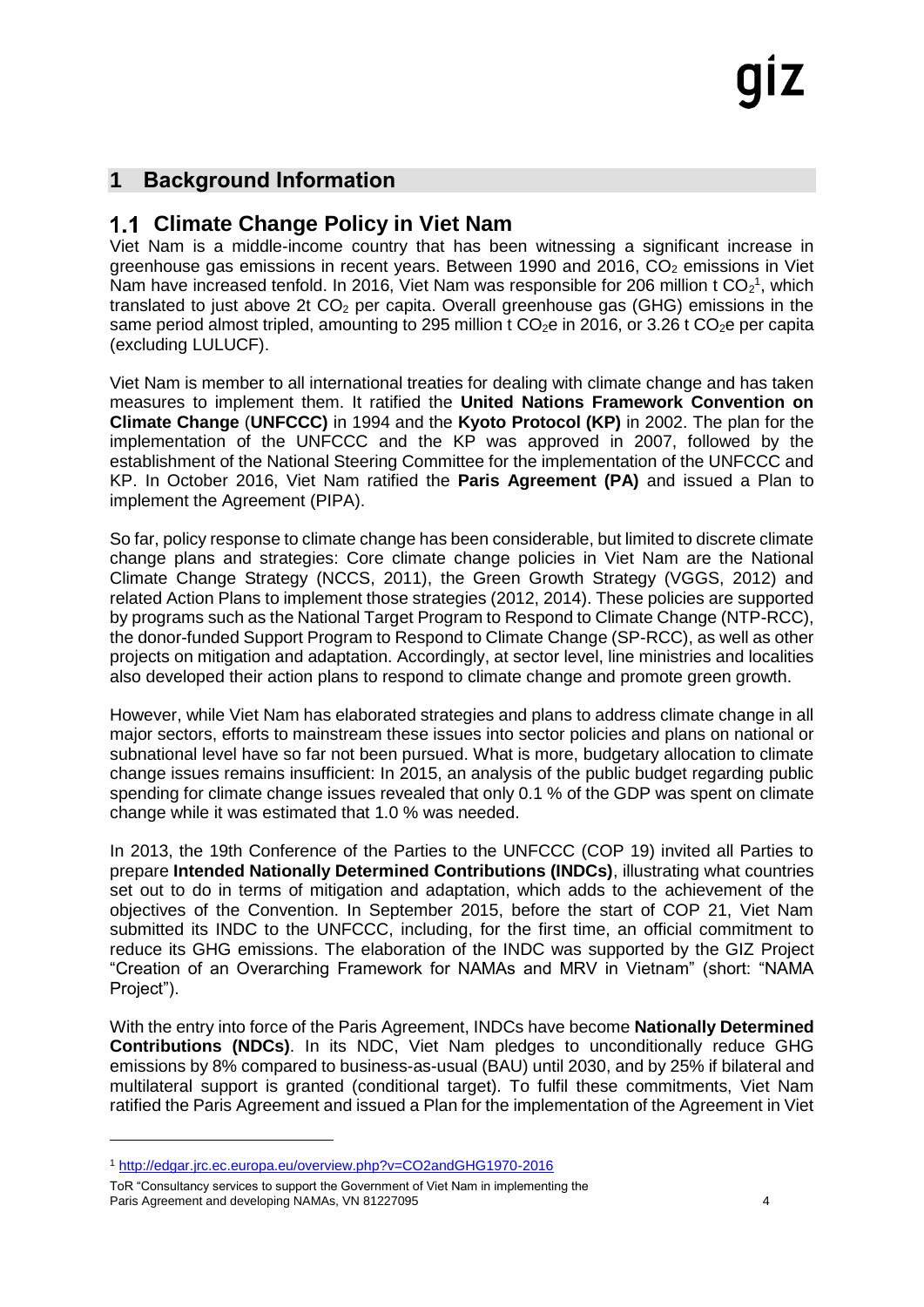Nam (PIPA, October 2016), which identifies major activities and solutions to be implemented until 2020 and 2030. The PIPA also mandates the Ministry of Natural Resources and Environment (MONRE) to implement a system, which establishes transparency regarding GHG emissions, to improve access to international finance for climate change projects, and to elaborate a climate change law. This law will also allow for more clarity regarding responsibilities and the institutional structure that will govern the Vietnamese climate change response, including participatory approaches to give a voice to stakeholders and provinces.

Viet Nam also continues to develop Nationally Appropriate Mitigation Actions (NAMAs) and will seek domestic and international finance for them and start implementation. So far, mitigation options for key sectors have been identified in Viet Nam's Second National Communication to the United Nation Framework Convention on Climate Change (UNFCCC) in 2010 and Viet Nam's Biennial Update Reports (BUR) to the UNFCCC (2014 and 2017). Viet Nam will advance these options and develop them into bankable NAMAs. NAMA development processes are already under way in numerous sectors, such as the cement, transport and textile sector.

Viet Nam has started to review and up-date its NDC conforming to UNFCCC requirements. The review and update of Viet Nam's NDC is expected to be completed in 2019. At the same time, Viet Nam is working on its third National Communication which is expected to be handed in to the UNFCCC in 2018.

Viet Nam is an active member of the NDC Partnership<sup>2</sup> with representatives of MONRE and the Ministry of Planning and Industry (MPI) participating in the Steering Committee of the Partnership.

#### <span id="page-4-0"></span>**Project description of the GIZ Project "Support to Vietnam for the Implementation of the Paris Agreement"**

The GIZ project "Support to Vietnam for the Implementation of the Paris Agreement" (short: "SIPA") follows and builds upon the GIZ NAMA Project in Viet Nam, which is scheduled to close in the second half of 2018. It will support the Vietnamese government in the implementation of its climate change targets in the context of the Paris Agreement, as laid out in its NDC. It will advise MONRE in the revision of its NDC and in the mainstreaming of its climate change related targets into sector policies and strategies. The project will also support MONRE in living up to its role as the national climate change policy coordinator, and in elaborating the climate change law as well as a long-term climate change strategy, which will determine the required framework for achieving the country's targets and living up to the expectations of the Paris Agreement. Above all, the project will also support Viet Nam in elaborating bankable NAMAs, mobilising domestic finance for them and possibly handing them in to international climate funds. The entirety of these activities **will allow Viet Nam to implement an ambitious climate policy and achieve its NDC targets** (outcome). In the long term, this will lead to the decarbonisation of the Vietnamese economy entailing significant

1

<sup>2</sup> Launched at COP22 in Marrakesh, the NDC Partnership aims to enhance cooperation so that countries have access to the technical knowledge and financial support they need to achieve large-scale climate and sustainable development targets as quickly and effectively as possible.

ToR "Consultancy services to support the Government of Viet Nam in implementing the Paris Agreement and developing NAMAs, VN 81227095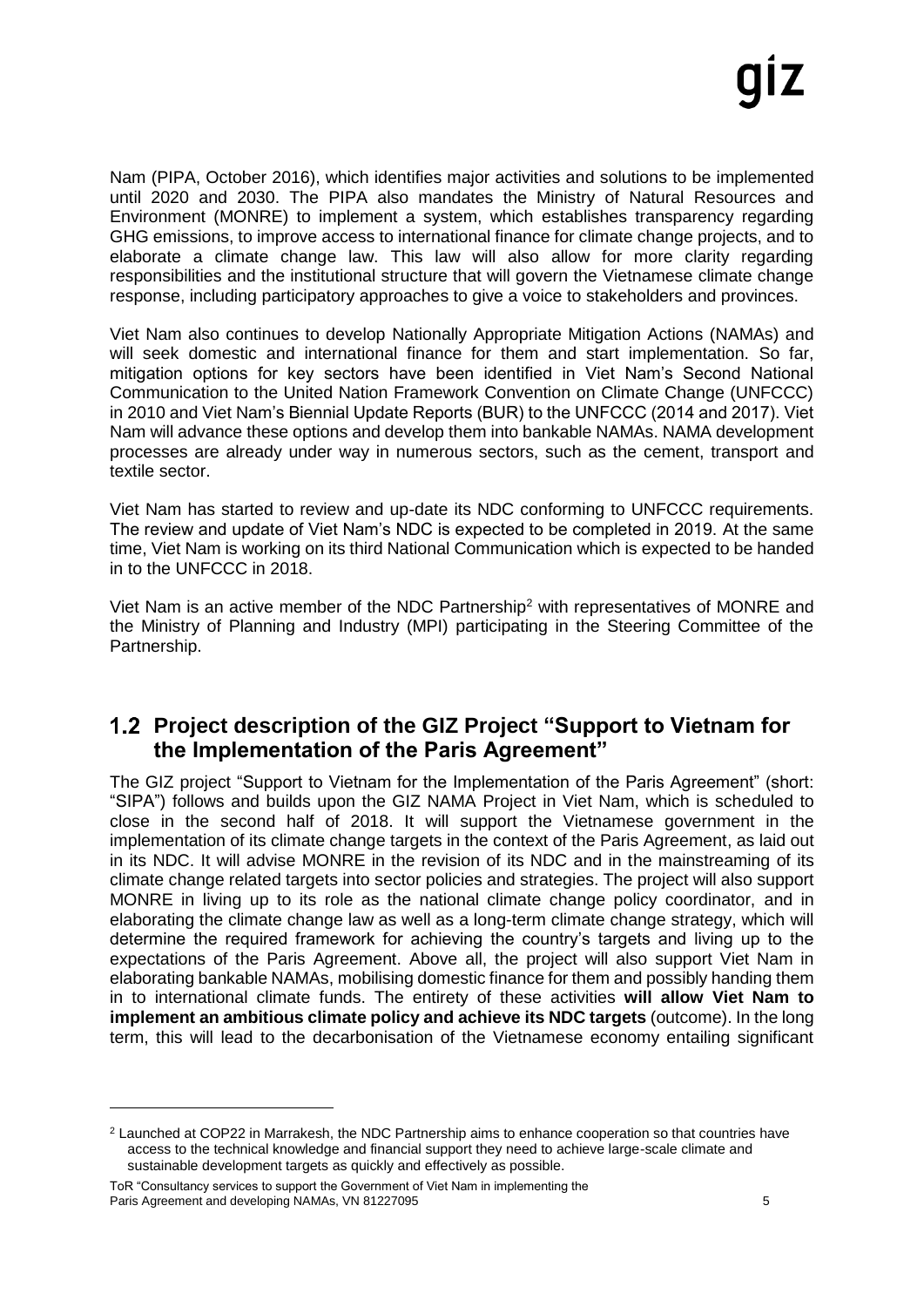social and environmental co-benefits and benefits when it comes to the adaptation to climate change (impact).

To achieve these objectives, the SIPA Project will deliver five outputs, three of which (outputs 1, 2 and 4) are relevant for the service provision in this tender:

**Output 1** concerns the review of the Vietnamese NDC and the support of MONRE for the upcoming Global Stocktaking and participation in the Talanoa Dialogue. MONRE is also supported in taking on its role as a national coordinator of climate change issues, including its active involvement in international fora like the UNFCCC climate negotiations and the NDC Partnership. The aim of this work package is to increase the level of ambition of the new NDC compared to the existing one, as well as to plan and prepare for the Global Stocktake.

**Output 2** involves the development of a Climate Change Law, a long-term national climate change strategy and the mainstreaming of climate change issues into sector policies. The Climate Change Law will fix NDC targets in national legislation. The long-term strategy will be developed according to UNFCCC requirements and with the aim of providing a long-term vision which will guide climate change policy in the upcoming decades. GIZ will also support MONRE and one sector ministry in establishing a sector-wide MRV system, which will increase the transparency of emissions and mitigation actions in that sector. The result of the work carried out in output 2 will be an exhaustive incorporation of international requirements (in particular NDC & PA) into national law.

**Output 4** aims at developing five bankable NAMAs in different (sub-)sectors, aiming to submit three of them in for international funding (e.g. international climate funds such as the Green Climate Fund, or bilateral donors) and mobilizing domestic funding for two of them (unilateral NAMAs). This work will make use of experiences gained through the development of two NAMAs under the GIZ NAMA Project (in the transport and textile sectors). These five NAMAs will be jointly developed by GIZ and line ministries, coordinated by MONRE. Two of the NAMAs will be unilateral NAMAs in order to demonstrate that mitigation measures are feasible and attractive even without international funding.

The duration of the overall project is from October 2018 to June 2022.

#### <span id="page-5-0"></span>**2 Terms of Reference**

-

## <span id="page-5-1"></span>**General information on the required support**

The contractor<sup>3</sup> shall support the successful implementation of the SIPA Project in the aforementioned areas and specifically on the topics and tasks detailed below in close coordination and consultation with the project director (AV), who directly reports to BMU, and the project team. Individual tasks will be defined in a special conditions form (draft attached in Annex 1) when required.

The contractor is responsible for the **provision of one Team Leader, Pools of short-term experts, and short-term experts** (see below under Section 3), for reporting according to the conditions of GIZ, facilitating the logistics and assuring high quality deliverables (see details below), who can be deployed flexibly according to the specific demand of the project. Experts assigned to the pool are required to work on specific technical tasks as well as to provide

ToR "Consultancy services to support the Government of Viet Nam in implementing the Paris Agreement and developing NAMAs, VN 81227095 66

<sup>&</sup>lt;sup>3</sup> Bidders may be consulting firms and/or consortia of consulting firms.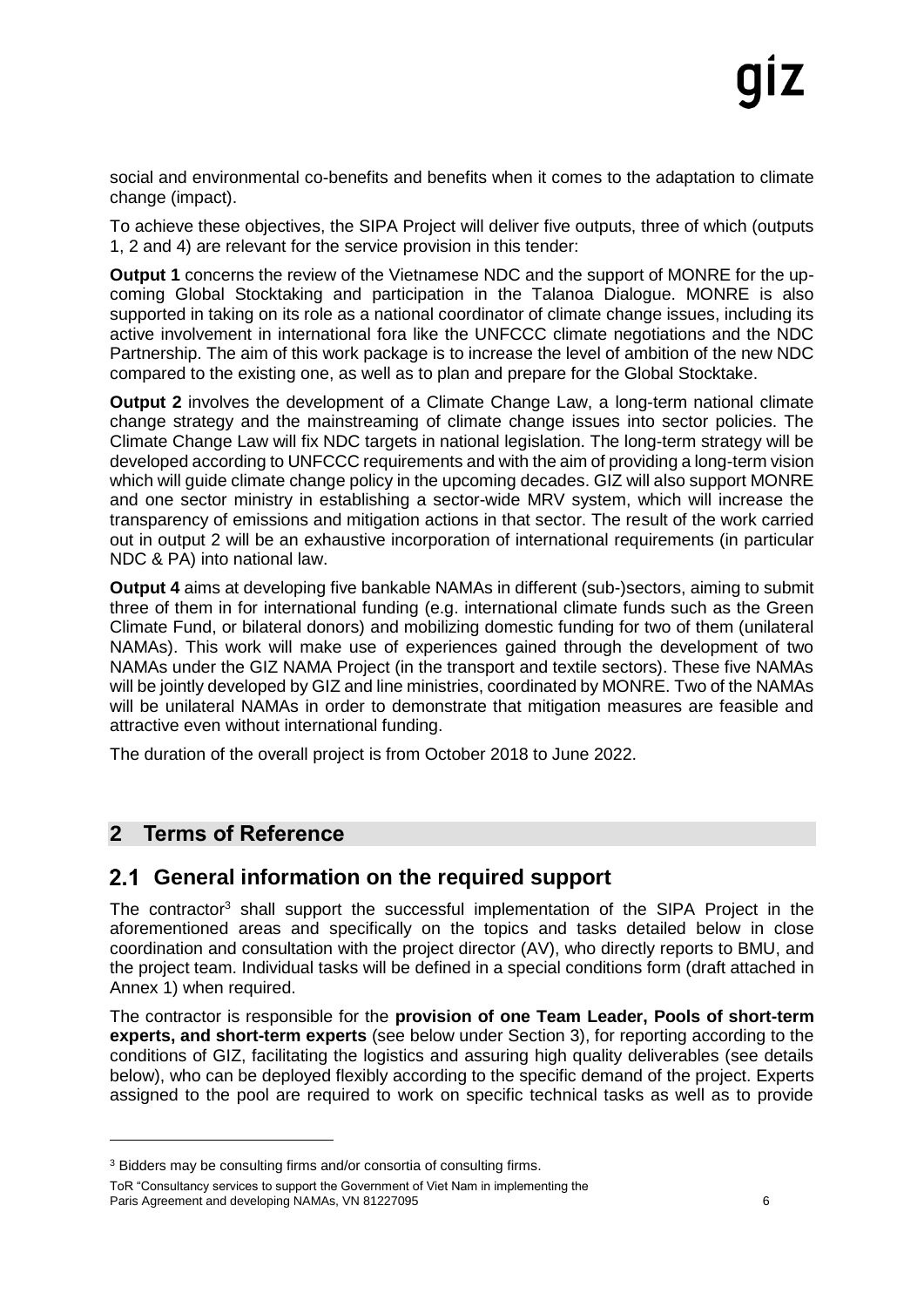conceptual know-how and expertise (for example on methodological concepts and instruments) to support policy advise to project partners and beneficiaries. Furthermore, STEs can be involved in the capacity development of partner institutions and individuals (e.g. trainings, study tours). Places of assignment will be agreed upon among GIZ and the contractor on a case by case basis.

The contractor should have worked on similar issues in other countries to be able to draw lessons from this experience. The contractor mandatorily needs to demonstrate adequate technical knowledge and experience in the required topics in order to be able to fulfil the tasks. The team of the contractor as well as the contractor itself have to be capable to respond to changes flexibly and create processes of change jointly with the GIZ team.

## <span id="page-6-0"></span>**Specification of topics**

The tasks to be carried out by the contractor contribute to the achievement of the aforementioned project outputs (see section 1.2).

#### <span id="page-6-1"></span>**2.2.1 The Paris Agreement, Nationally Determined Contributions (NDCs) and climate change negotiations under the UNFCCC**

Globally, the PA aims at limiting global warming to between 1.5 and 2 degrees C˚ above preindustrial levels. By doing so, Parties to the UNFCCC will transform their development paradigms and set course towards sustainable development. NDCs summarize which targets a country has set itself for the time after 2020 and which efforts it is taking to achieve them. Each Party is required by the PA (Article 4, paragraph 2) to prepare an NDC, hand it in to the UNFCCC, and subsequently review and up-date their NDCs every five years with increasing levels of ambition. Viet Nam has started the process to review and update its NDC in mid-2017, with a view to submitting a reworked NDC to UNFCCC by late 2019.

In order to achieve their NDCs' targets, Parties are required to pursue domestic mitigation measures which need to add up to achieve the global long-term goals of the PA. This is why an adequate ambition level is paramount to NDCs. To this end, NDCs need to be based on robust data concerning emissions and the economy, an adequate estimation of the impact of individual mitigation measures, a holistic approach towards mitigation, and a broad consensus regarding its vision, to name just a few.

Achieving the long-term targets of the PA requires rapid action to reduce emissions and achieve a balance between anthropogenic emissions and removals by sinks of GHGs in the second half of this century. Emission reduction measures should furthermore contribute to the sustainable and economic development of parties and to the eradication of poverty. This is made possible because many or even most emission reduction options entail co-benefits in a number of areas, as regards environmental, social or economic issues.

Parties under the Convention have agreed to convene a facilitative dialogue in 2018 to take stock of their collective efforts and estimate their collective progress towards achieving the long-term goals of the PA (the so-called "Talanoa dialogue"). It serves as a "test" for the Global Stocktake, which will take place from 2023 for the first time and then every five years to inform the preparation of the next round of NDCs, allowing for increased ambition to achieve the longterm goals.

The Talanoa dialogue and the Global Stocktake are new to all Parties, just as the preparation of NDCs is still relatively new. Viet Nam needs support in these issues to expand its capacities and be able to effectively undertake all steps to fulfil the requirements of the UNFCCC and actively take part in the negotiations and other international fora. The SIPA Project will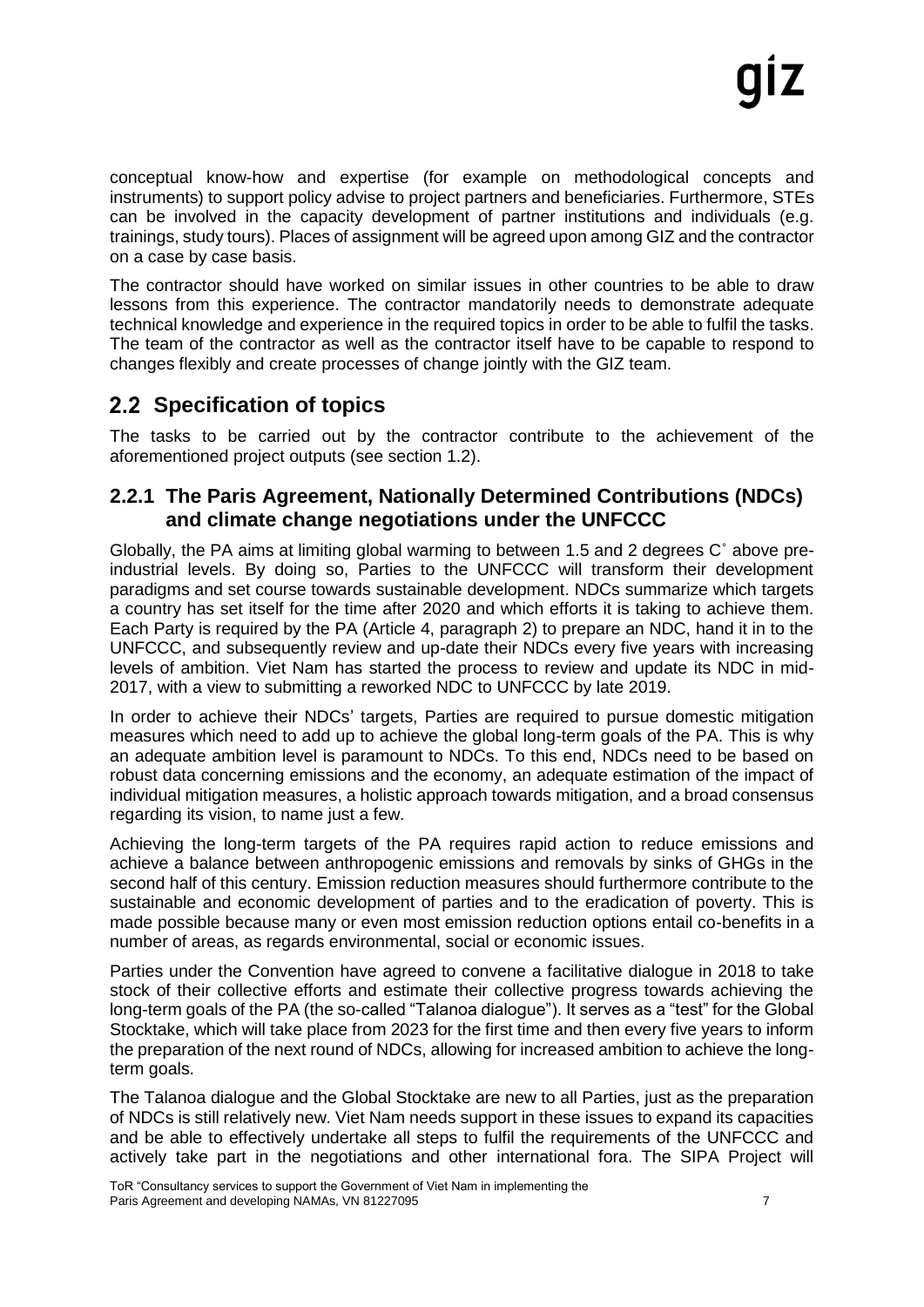therefore support Viet Nam in this undertaking with the contractor delivering substantial parts of the support.

#### <span id="page-7-0"></span>**2.2.2 Mainstreaming Climate Change into national and sector policies, coordination of climate change on a national level**

The achievement of climate change targets and the implementation of related policies is inherently linked to all sectors of the economy and of development efforts. Climate change affects every area of life and can therefore not be treated as a merely environmental issue. Climate change issues thus need to be integrated in a coherent way into national planning and development considerations in all sectors and at all governmental levels. This allows development institutions and governmental players of all kinds to include climate change concerns into their decisions, changing the way investment decisions and actions are taken. Mainstreaming modifies the way development occurs. It allows governments to spread climate change action from individual projects to the overall economy as it embeds climate change issues into regular national and sector development planning and budgeting.

Mainstreaming makes climate change action more effective and more efficient while at the same time increasing its sustainability by ensuring that action will be taken in the years to come. To this end, mainstreaming measures should be accompanied by efforts of institutional strengthening and capacity building.

When done well, mainstreaming ensures that climate change response and development efforts go hand in hand, attuning climate change measures to the long-term development targets of the country.

In Viet Nam, climate change action has so far had an additional character rather than an integrated one. It is the aim of the SIPA Project to change this by helping Viet Nam to mainstream its policies. The contractor will work in close collaboration with the project and with national consultants to do preparatory work for the drafting of a Climate Change Law, a longterm climate change strategy and to mainstream climate change issues into at least one sector programme or strategy. In addition, the project team and the consultants will help Viet Nam implement an MRV system for emissions and emission reductions in a sector that is still to be selected. This will increase the transparency of action in this sector and lay a basis for MRV systems to be developed in other sectors.

#### <span id="page-7-1"></span>**2.2.3 Nationally Appropriate Mitigation Action (NAMAs) incl. their funding**

Parties under the UNFCCC are obliged to implement measures to achieve the emission reduction targets set out in their NDC. These measures are supposed to be nationally appropriate, meaning that they should comply with national development goals, priorities and capacities and should simultaneously contribute to sustainable development objectives of the country. These Nationally Appropriate Mitigation Actions (NAMAs) can be implemented domestically without international support, in which case they are commonly called 'unilateral or domestic NAMAs'. If support is sought and granted from international donors, the NAMA will commonly be called 'supported NAMA'. While the concept of NAMAs is not officially defined, it generally refers to comprehensive bundles of measures which target an entire sector by means of different kinds of action, eliminating a variety of barriers at the same time, in order to achieve more ambitious mitigation impacts.

ToR "Consultancy services to support the Government of Viet Nam in implementing the Paris Agreement and developing NAMAs, VN 81227095 Contrary to other mitigation measures like CDM projects, NAMA development and implementation (governance) will always be accounted for by the (national) government. This has several reasons. One is scale: only governments can make large-scale change happen in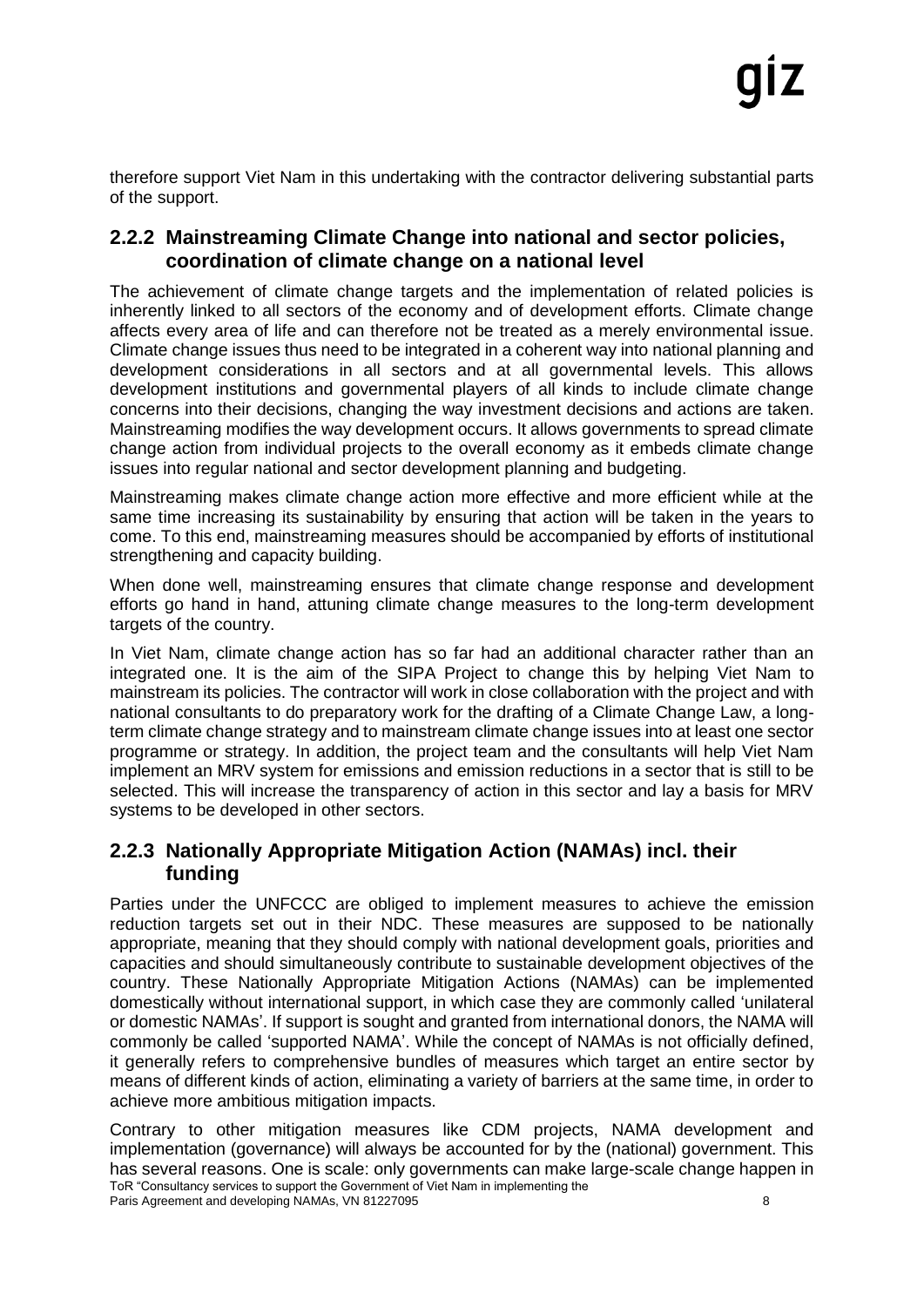entire sectors by combining a range of measures. One is accountability to the international community. Another reason is the need to combine mitigation measures with national priorities regarding sustainable development. Notwithstanding, individual parts of NAMAs could be implemented by private players.

Since supported NAMAs compete for funding internationally, they need to be ambitious, include a sound and robust financing mechanism, and be generally ready for implementation to attract donor interest. This requires an extensive preparation including in-depth calculations, sound assumptions, feasibility assessments, stakeholder participatory methods, etc.

Irrespective of the nature of the NAMA (unilateral or supported), it is of paramount importance for NAMA impacts to be measurable, reportable and verifiable because this serves the purpose of determining progress in terms of sustainable development and mitigation and of efficiently and effectively managing the measures and ensuring a cost-effective achievement of its targets. This is why every NAMA needs a sound MRV system, which tracks progress towards its targets. Informed up-front estimations of expected emission reductions of individual NAMAs will also help countries to set their NDC targets in a coherent manner, selecting appropriate levels of ambition.

Viet Nam has so far elaborated two NAMAs with the help of the GIZ NAMA Project. In the SIPA Project, the contractor will support GIZ to work closely with the Vietnamese government (presumably the Ministry of Agriculture and Rural Development (MARD), the Ministry of Transport (MOT) and the Ministry of Construction (MOC)) to develop three bankable supported NAMAs and two unilateral NAMAs, all of which will be ready for implementation and with a sound financing concept.

## <span id="page-8-0"></span>**2.3 Specification of tasks**

The required service includes the following tasks:

Related to Output 1 – Review and Up-date of NDC, Global Stocktaking (up to 365 working days)

- **Supporting MONRE in reviewing and up-dating the Vietnamese NDC (continuing this process, which has started in mid-2017)**
	- o Work on baseline and mitigation scenarios under the current NDC;
	- o Analysis and assessment of ambition level and potential of currently on-going and planned mitigation measures and policies;
	- o Development of suggestions regarding additional mitigation measures or policies, based on revised NDC and own analysis;
	- o Development of suggestions regarding the increase in ambition of existing measures or policies;
	- o Elaboration of suggestions regarding an adequate revision of the NDC, increasing the ambition of the NDC.
- **Supporting MONRE in preparing for the participation in the Talanoa Dialogue and in the Global Stocktake process in 2023.**
	- o Presentation of assessment methodology and results of international studies for the assessment of the level of ambition of NDCs internationally, for information of MONRE;
	- o Comparison of the level of ambition of the Vietnamese NDC with a number of selected countries in a similar condition;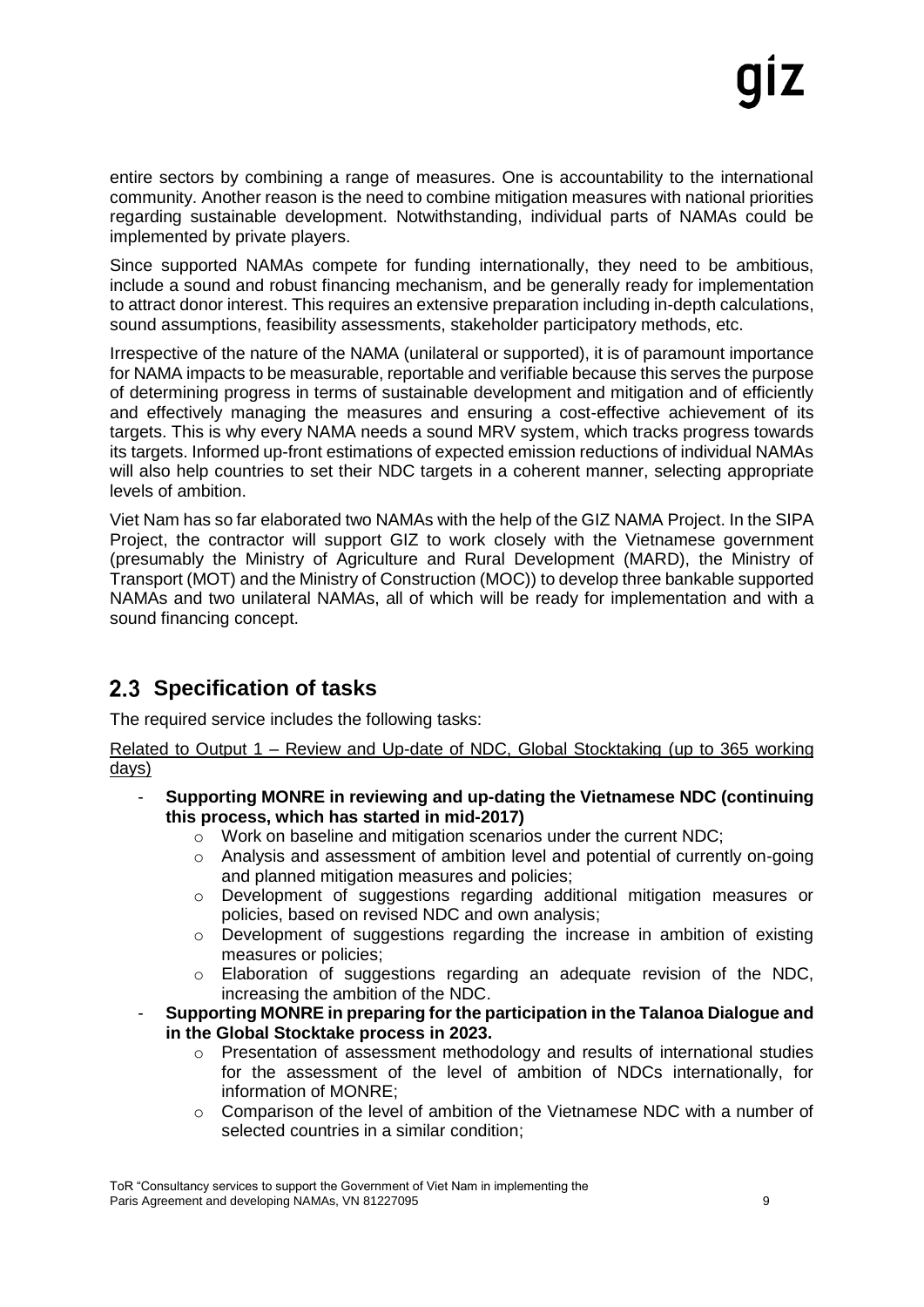- $\circ$  Preparation of line of argument justifying the level of ambition of the revised NDC;
- o Preparing supporting information and "policy briefs" on the Talanoa Dialogue, which will conclude at COP 24 at the end of 2018;
- o Preparing a strategy and roadmap for Viet Nam to prepare for the process of Global Stocktake.
- **Capacity building for MONRE staff** 
	- $\circ$  Analysis of institutional structures and processes within MONRE and other governmental institutions that are involved in mitigation action; development of suggestions for improvements;
	- $\circ$  Coaching of 5-7 higher level staff in MONRE or the Interministerial Core Team for the Implementation of the PA (regarding management, coordination and communication of NDC implementation);
	- o Training of MONRE staff and staff of other governmental institutions involved in the implementation of the NDC on topics to be selected (e.g. on communication, management tools, MRV, UNFCCC negotiations, climate change science, etc.) – up to 15 workshop days, training units to be decided.
- **Support to MONRE for an active participation in the NDC Partnership, the Partnership for Transparency in the PA and the IKI NDC support cluster**
	- o Training modules for individual staff of MONRE in facilitation and mediation;
	- $\circ$  Elaboration of fact sheets, web notices, presentations and the like on national experience regarding NDCs, NAMAs, management and coordination, etc.:
	- o Preparation and facilitation of live online sessions that serve the purpose of peer-to-peer learning with relevant countries (similar mitigation measures or conditions);
	- o Design, preparation and facilitation of workshop sessions that serve the purpose of peer-to-peer learning with relevant countries (similar mitigation measures or conditions);
	- o Elaboration of suggestions for a continued exchange of experiences with selected countries.
- **Supporting MONRE to prepare for the UNFCCC negotiations**
	- o Training on negotiation and facilitation techniques for MONRE staff that is participating in the negotiations;
	- o Preparation of technical background papers on topics discussed in the negotiations (to be identified).
- **Awareness raising measures for stakeholders in selected provinces**
	- $\circ$  Development and implementation of ca. 10 one-day trainings (including the development of training material) on the PA, climate change science, mitigation measures and processes in Viet Nam, mitigation, adaptation, etc. in selected provinces.

Related to Output 2 – Mainstreaming Climate Change, Climate Change Law and Long-term strategy (up to 330 working days)

- **Identification of opportunities to integrate climate change aspects and NDC targets into existing legislation.**
	- $\circ$  In cooperation with national consultants (selected and contracted by GIZ): identification and review of existing legislation, which might be hampering PA implementation (pre-selected by MONRE and GIZ; English versions made available by GIZ) and elaboration of suggestions for their removal;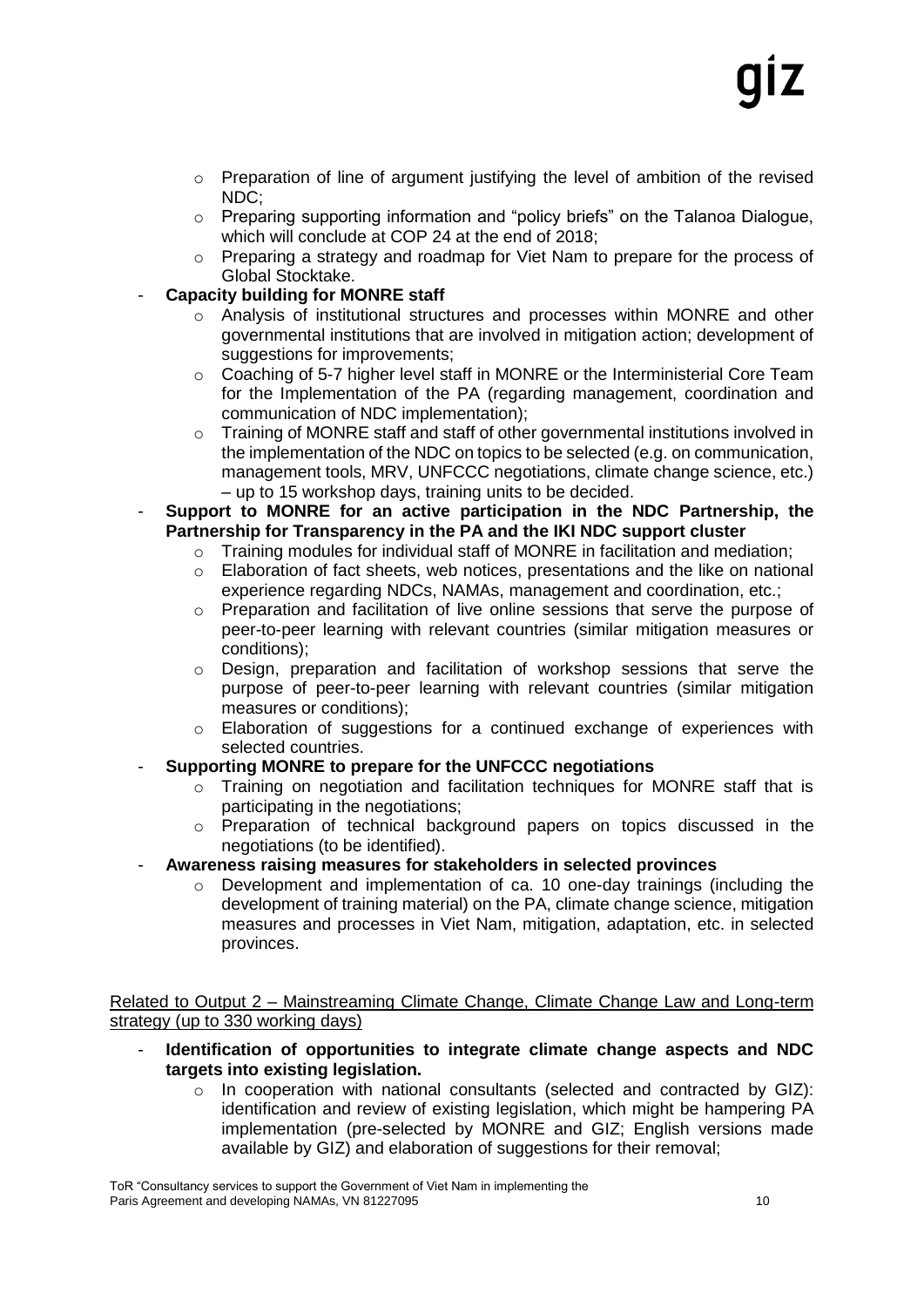- $\circ$  In cooperation with national consultants (selected and contracted by GIZ): identification and review of current legislation where the inclusion of climate change aspects will facilitate PA implementation in Viet Nam;
- o In cooperation with national consultants (selected and contracted by GIZ): Elaboration of suggestions for the integration of climate change considerations in the selected set of national legislation;
- o In cooperation with national consultants (selected and contracted by GIZ): Analysis of political processes/initiatives and identification of opportunities to improve the consideration of climate change issues;
- o Report on the integration of climate change issues into existing legislation and processes;
- o Preparatory work (recommendations) regarding the development of a Climate Change Law;
- o Elaboration of recommendations regarding the development of a long-term climate change strategy.
- **Support to sector ministries in the review of legislation with the aim of mainstreaming climate change**
	- o Facilitation of a number of consultation workshops in different sectors, based on the above analysis (incl. training elements on climate change aspects in the sector, if necessary);
	- $\circ$  In cooperation with national legal experts (selected and contracted by GIZ): back-stopping the formulation of climate change aspects in sector policies, plans and strategies.
- **Support in the elaboration of at least one sector strategy or programme which reflects the targets of the Vietnamese NDC**
	- o Preparation and facilitation of scoping and consultation workshops with representatives of the selected sector ministry and other relevant stakeholders on the elaboration of the sector strategy;
	- $\circ$  Elaboration of recommendations regarding the mainstreaming of the NDC into the identified sector strategy;
	- o Back-stopping the elaboration of the sector strategy.
- **Support for the elaboration of a sector wide MRV system regarding mitigation**
	- $\circ$  In cooperation with national consultants (selected and contracted by GIZ): Identification of data gaps regarding data on emissions in the sector;
	- o In cooperation with national consultants (selected and contracted by GIZ): Calculation of country and sector specific emission factors;
	- $\circ$  Recommendations on the handling of remaining data gaps, incl. identification of necessary research for missing emission factors and potential timeline;
	- o Recommendations regarding the development of an MRV system for the sector (incl. institutional aspects, procedures, responsibilities, contents, timeline, etc.);
	- o Facilitation of consultation workshops with relevant sector stakeholders;
	- $\circ$  Technical backstopping during the elaboration of the MRV system;
	- $\circ$  Advise to MONRE regarding the use of software solutions, support in the use of the software;
	- $\circ$  Elaboration of standards, forms, contracts, or questionnaires as required by MONRE.
- **Analysis and provision of information on national and international sources of funding for the implementation of the NDC, incl. private sources**
	- $\circ$  Preparation of overview of international funding sources, incl. eligibility criteria, funding areas, etc.;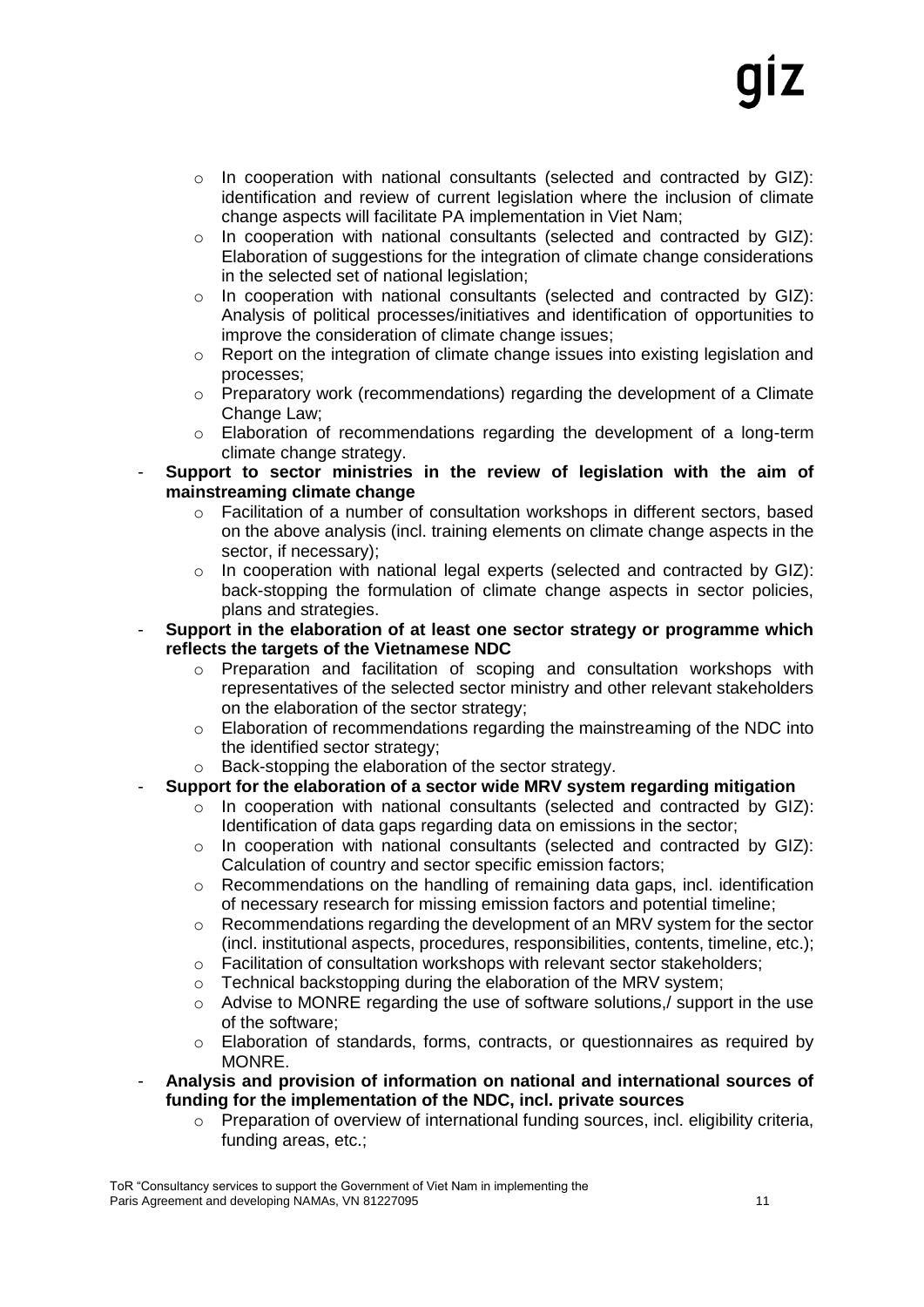- $\circ$  In cooperation with national consultants (selected and contracted by GIZ): Identification of national funding opportunities incl. potential financing mechanisms to unlock private funding; preparation of overview for MONRE;
- o Analysis of mitigation measures that are ready for implementation; recommendations as to suitable sources of funding;
- o Development of an NDC financing strategy, which entails concrete recommendations on how to fund which mitigation option;
- $\circ$  Training on integration of climate change issues into national budgetary planning;
- o Backstopping of budgetary planning.

Related to Output 4 – Development of three supported NAMAs and two unilateral NAMAs (up to 595 working days)

- **Development of a robust concept for five mitigation actions (NAMAs) in the sectors agriculture, transport and construction/buildings, tasks for each NAMA (sector expertise required):**
	- $\circ$  In cooperation with national consultants (selected and contracted by GIZ): Indepth analyses of the sectors in question (emission structure, expected development, stakeholders, interests, etc.);
	- o Identification of potential ideas for the five NAMAs;
	- o Preparation and facilitation of workshops with relevant stakeholders for selection of potential sub-sectors:
		- Identification of barriers, policy gaps, suitable technologies, GHG mitigation potential, etc.;
	- o In-depth elaboration of individual aspects of the NAMA;
	- o Preparation and facilitation of workshops with relevant stakeholders discussing the elaborated NAMA concept, identifying needs for changes, assessing feasibility, review of concept.
- **Supporting MONRE and relevant line ministries in preparing 3 of the NAMA concepts for international funding**
	- o Analysing and selecting possible financing sources;
	- $\circ$  Elaboration of three complete NAMA concepts incl. annexes, according to the requirements of the selected financing source:
		- Mix of measures to be implemented (policies, demonstration projects, financing mechanisms, etc.), estimated GHG emission reductions; business plan (bankable), detailed MRV plan (impact chain, targets, indicators, baselines incl. assumptions, responsibilities, monitoring parameters, etc.), responsibilities, risks, safeguards, funding options, necessary budget, cost-benefit analysis, implementation processes, timeline, phase-out strategy for international finance, transformational potential, etc.;
		- Continued exchange with GIZ and MONRE during elaboration.
- **Supporting MONRE and relevant line ministries in preparing 2 of the NAMA concepts for domestic funding and implementation**
	- o Elaboration of two NAMA concepts;
	- o Selecting possible financing sources or funding mechanisms;
	- $\circ$  Supporting MONRE and relevant line ministries in accessing those funding sources / setting-up the funding mechanisms;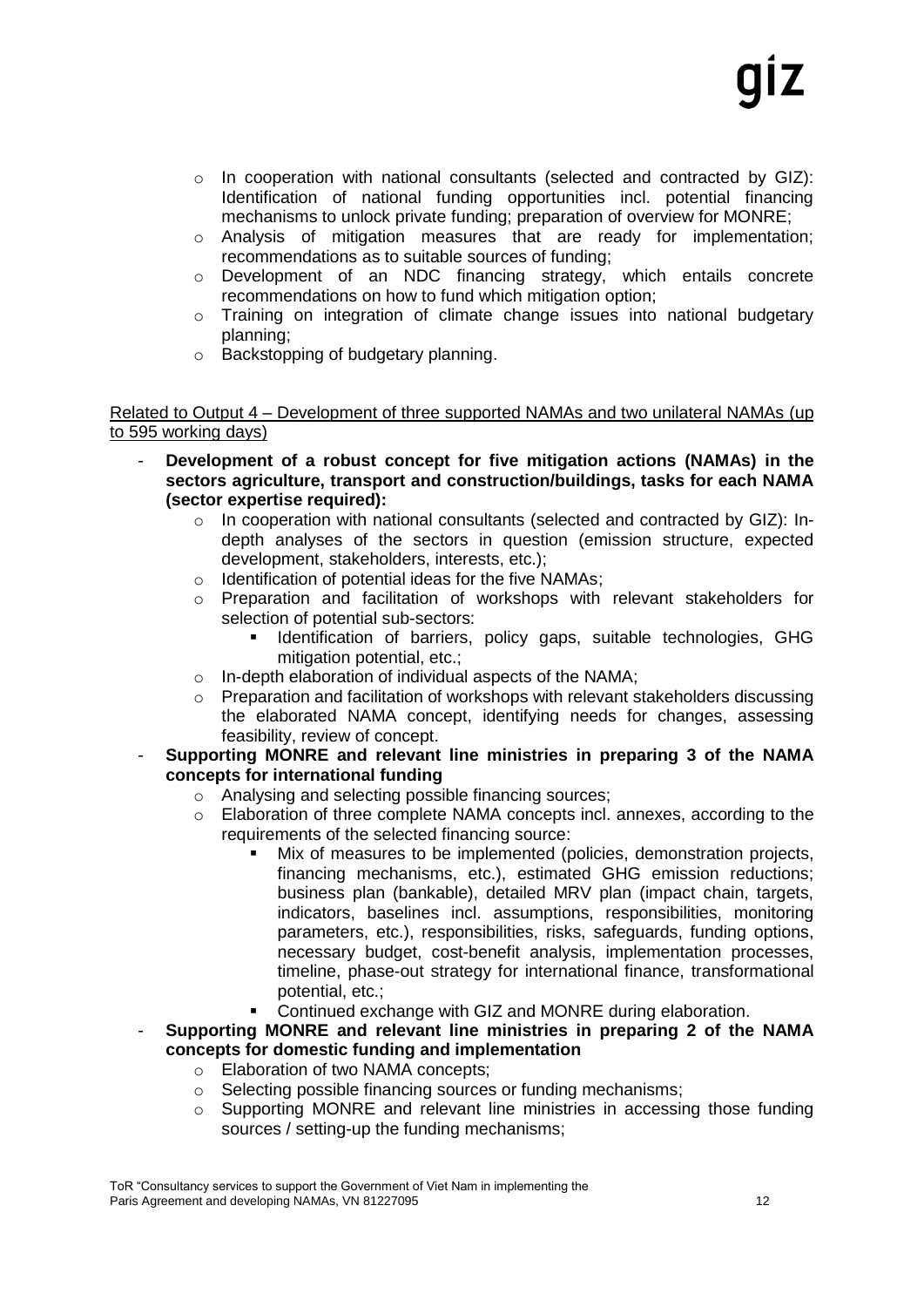- $\circ$  Backstopping MONRE and the sector ministry in question in preparing the implementation of the NAMA in question (establishment of institutional structures, etc.).
- **Capacity building measures for relevant governmental stakeholders for the implementation of the NAMAs**
	- o Preparation and implementation of trainings and workshops as deemed necessary for sector ministries, government agencies, local stakeholders for capacity building and awareness raising regarding the planned mitigation measures.

At this time, a more detailed description of tasks and allocation of expert days to the topics and tasks are not possible. The assignment of STEs needs to be organised on short-notice according to the demand of GIZ and its project partners as defined in section [4.2](#page-16-2) of the ToR. The contractor will be required to ensure transparent monitoring on the services delivered and the time allocated.

### <span id="page-12-0"></span>**3 Duration of assignment and profile of experts**

The total period of the assignment is planned from the **beginning of the contract for up to 42 months**. Expected start date of the contract is November 2018.

In this tender, GIZ is looking for an internationally operating contractor providing (pools of) highly qualified short-term experts (STEs). The overall coordination and quality has to be assured by an International Team Leader.

The required level of input is estimated at a **total of up to 1,290 expert-days**. The bidder is supposed to put forward a sound staffing concept, which reflects the profiles and experiences of experts needed to successfully provide support on the tasks outlined above. The following table gives an overview of assumed expert days per (pool of) STE:

| <b>Purpose</b>                                                                     | <b>Expert days (up</b><br>to) | <b>Share of total</b><br>expert days |
|------------------------------------------------------------------------------------|-------------------------------|--------------------------------------|
| 3.1 One International Team Leader                                                  | 200                           | 16%                                  |
| 3.2 Pool of International Climate Policy Experts (up to five<br>STE <sub>s</sub> ) | 600                           | 47%                                  |
| 3.3 Pool of International MRV Experts (up to two STEs)                             | 135                           | 10%                                  |
| 3.4 Pool of International Climate Finance Experts (up to two<br>STE <sub>s</sub> ) | 130                           | 10%                                  |
| 3.5 One International Senior Expert for Transportation                             | 75                            | 6%                                   |
| 3.6 One International Senior Expert for Agriculture                                | 75                            | 6%                                   |
| 3.7 One International Senior Expert for the Building Sector                        | 75                            | 6%                                   |
| <b>Total</b>                                                                       | 1,290                         | 100%                                 |

The contractor will have the opportunity to include additional STEs with equivalent qualifications in the STE pool (section 3.2) during the assignment. Openness and flexibility to include additional STEs is important for successful implementation of the project. CVs of the new experts have to be provided to and approved by GIZ.

The experts are expected to participate in business trips to Viet Nam as required (typically between 3 and 5 days). Business trips need to be agreed beforehand with GIZ.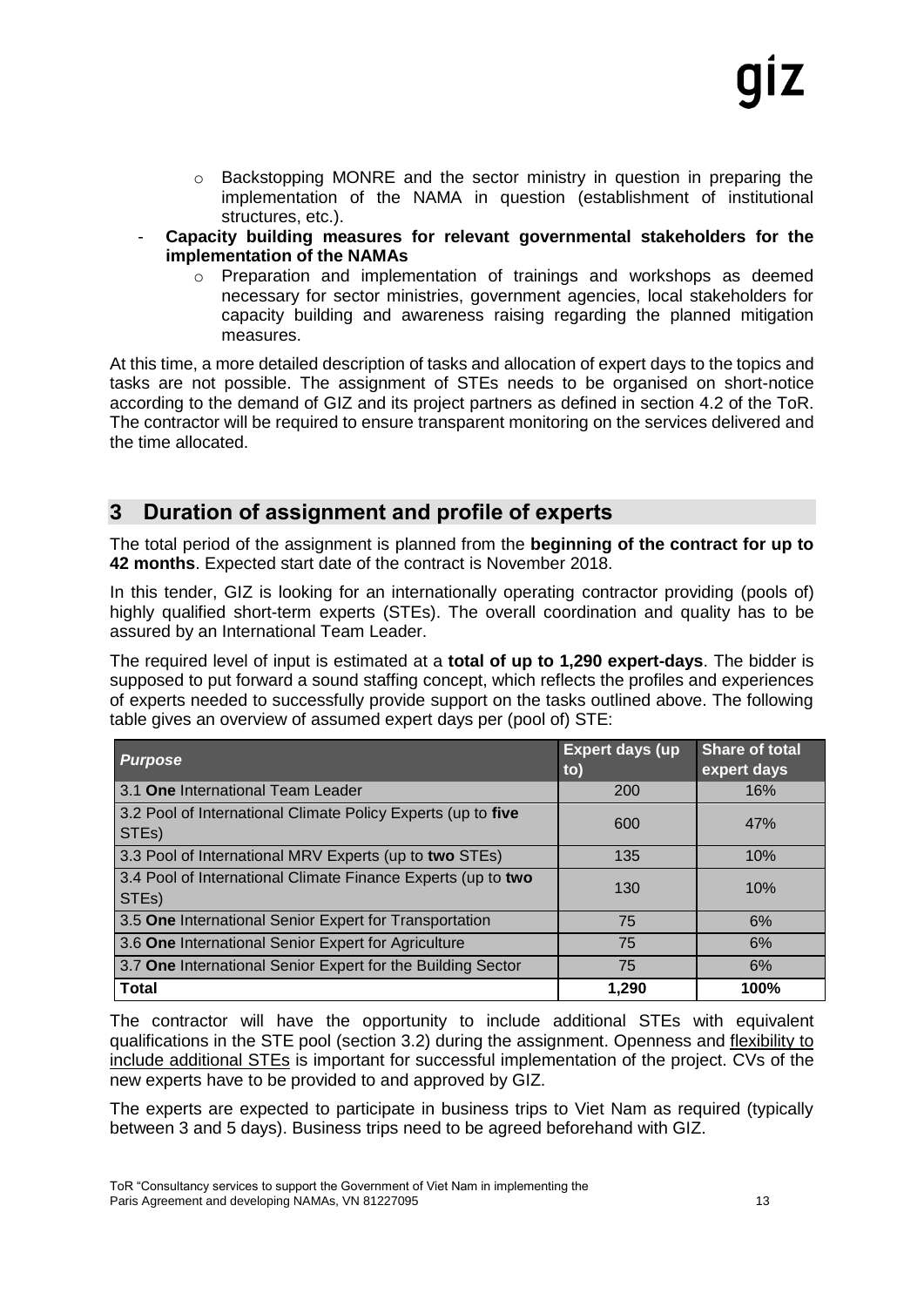#### **For the offer, please note:**

- In case of varying levels of qualification within a pool (3.2, 3.3, 3.4 below), the contractor is asked to quote the average price of all experts in the respective pool.
- Note that only international experts shall be proposed. Such experts shall have at least 5 years professional work and/or project experience gained outside the expert's country of nationality or residence.

### <span id="page-13-0"></span>**One International Team Leader**

#### For up to 200 expert days:

- **a) General qualification:** 
	- Master's degree in Environmental Management, Engineering, Economics, Political science, Sociology, Agriculture or related;
	- 5 years of professional experience in working in development cooperation.

#### **b) Specific qualification:**

- Special field:
- 10 years of working experience working on mitigation policies (in international climate policy, mitigation initiatives, (i)NDCs, climate finance, MRV incl. GHG monitoring).
	- Management experience
- Management of 3 projects, comparable to this assignment in terms of size and complexity, as a Team Leader within the last 5 years.
- **c) Regional experience / knowledge of countries:** 
	- Working experience in South East Asia.
- **d) Language skills:** 
	- Fluency in both written and spoken English.

#### **Expected main tasks of the International Team Leader:**

The International Team Leader will liaise with the GIZ team in Viet Nam and coordinate all activities carried out by the expert team, and be responsible for the quality of the deliverables.

#### Management and Coordination:

- Management and coordination of the pool (includes amongst others proposal of experts to GIZ, support in drafting ToR, steering/coordinating assignments);
- Selection and proposition of STEs for specific assignments;
- Coordination on design of ToR and assignments details;
- Internal coordination with admin staff on pool monitoring, invoicing, etc.;
- Reporting to GIZ every six months for the overall contract (summary report), language of reporting is English;
- Assistance to GIZ in drafting the annual BMU reports (preferably in German).

#### Technical tasks

- Quality management of deliverables;
- Provision of ad-hoc advice;
- Back-stopping / technical sparring partner for GIZ team on conceptual questions, guidance and recommendations on important decisions required.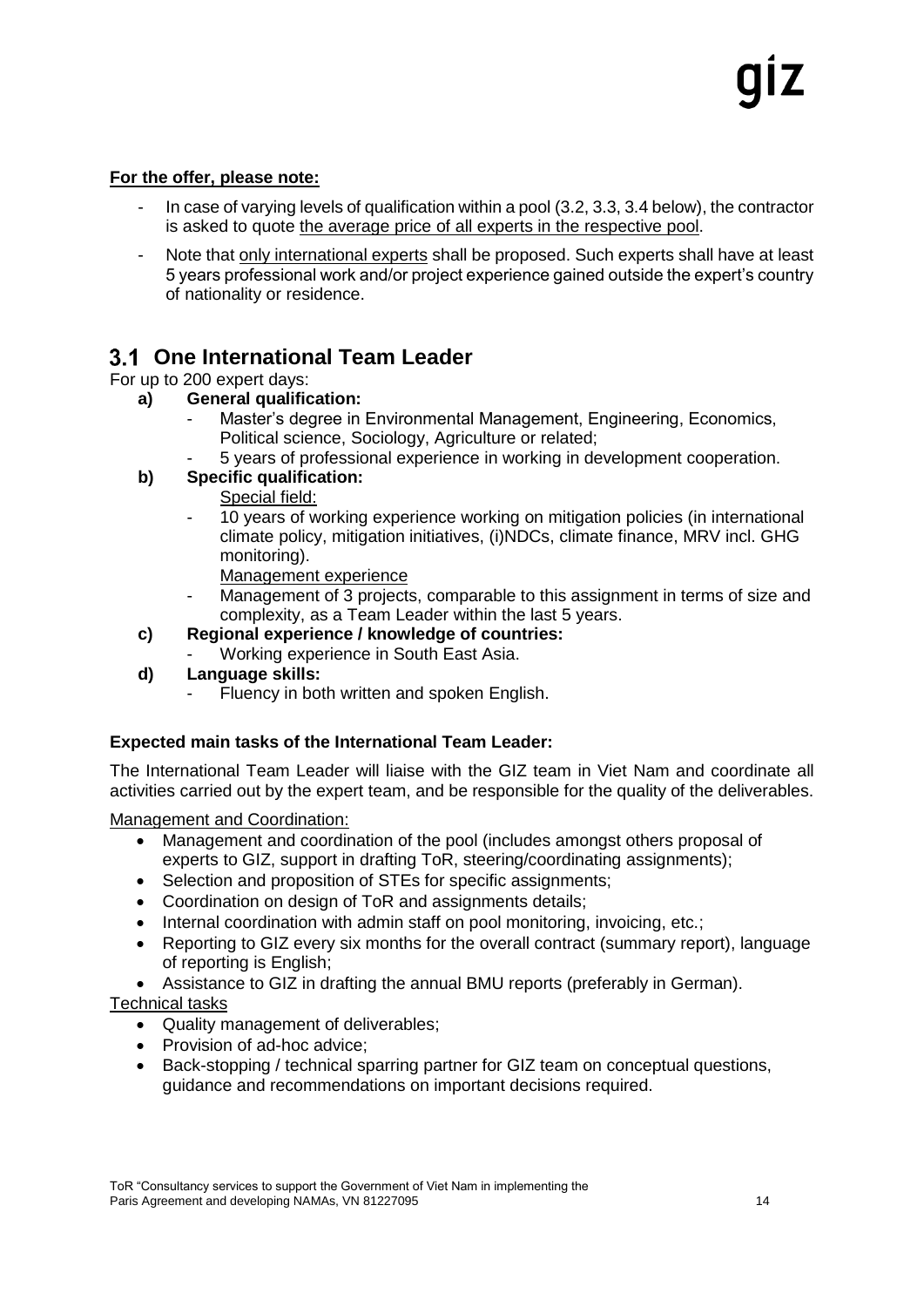# <span id="page-14-0"></span>**Pool of International Climate Policy Experts (up to five STEs)**

For up to 600 expert days:

## **a) General qualification:**

- Master's degree in Environmental Management, Economics, Politics, Sociology, Geography or related;
	- 5 years of professional experience in working in development cooperation.

## **b) Specific qualification:**

- 7 years of experience in national climate change mitigation policies and regulations (target setting, strategies, action plans, assessment of mitigation impacts, review of climate change laws and regulations, etc.);
- 5 years of experience with climate change negotiations under the UNFCCC;
- 3 projects within the last 5 years on assessing and evaluating mitigation measures in the sectors agriculture / LULUCF / energy / waste / industrial processes;
- 3 projects within the last 5 years on training / capacity development experience related to climate change.
- **c) Regional experience / knowledge of countries:** 
	- Working experience in South East Asia.
- **d) Language skills:** 
	- Fluency in both written and spoken English.

## **Pool of International MRV Experts (up to two STEs)**

For up to 135 expert days:

- **a) General qualification:**
	- Master's degree in Environmental Management, Economics, Politics, Sociology, Geography or related;
	- 5 years of professional experience in working in development cooperation.

## **b) Specific qualification:**

- 7 years of working experience related to MRV/transparency of climate change mitigation, incl. familiarity with MRV procedures under UNFCCC;
- 5 projects within the last 5 years related to GHG inventories and developing sector-wide MRV systems;
- 5 projects within the last 3 years on developing MRV systems for NAMAs / CDM / mitigation activities, incl. baseline and mitigation scenario development.
- **c) Regional experience / knowledge of countries:**
	- Working experience in South East Asia.
- **d) Language skills:**
	- Fluency in both written and spoken English.

## **Pool of International Climate Finance Experts (up to two STEs)**

For up to 130 expert days:

## **a) General qualification:**

- Master's degree in Economics, MBA, Environmental Management or related;
- 5 years of professional experience in working in development cooperation.

## **b) Specific qualification:**

- 5 years of working experience related to climate finance, incl. familiarity with the international climate finance architecture;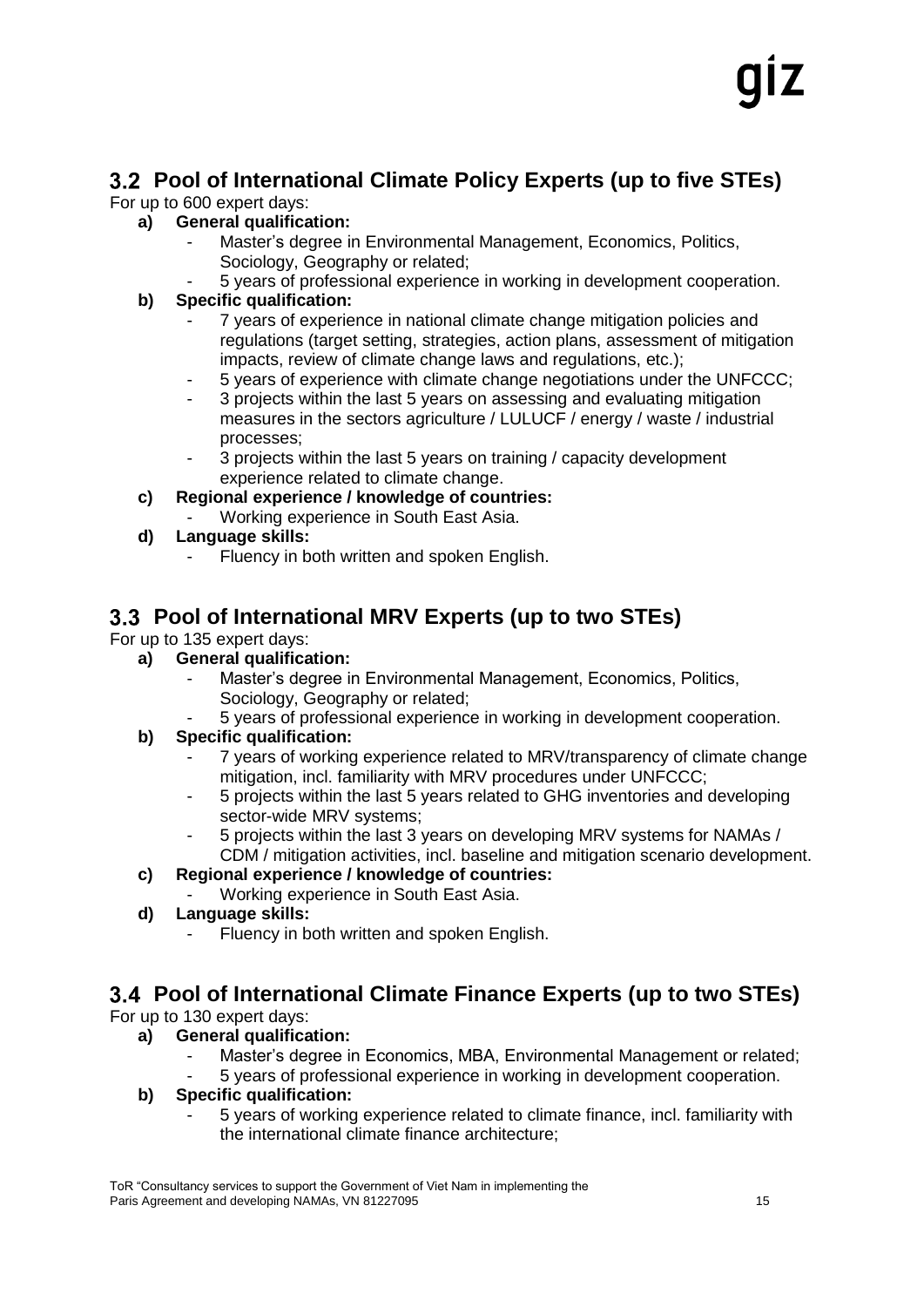- 5 projects within the last 3 years on designing, formulating, drafting and/or implementing climate finance instruments and/or developing national climate financing strategies;
- Experience in mainstreaming climate change into national budgets.
- **c) Regional experience / knowledge of countries:**
	- Working experience in South East Asia.
- **d) Language skills:**
	- Fluency in both written and spoken English.

## **One International Senior Expert for Transportation**

For up to 75 expert days:

#### **a) General qualification:**

- Master's degree in (Environmental) Engineering, Transportation Management, or related;
- 5 years of professional experience in working in development cooperation.

#### **b) Specific qualification:**

- 10 years of working experience related to developing/implementing transport projects;
- 7 years of working experience related to policy advice on transportation;
- 5 projects within the last 3 years on sustainable means of transport, e.g. for NAMA development or similar mitigation actions.

#### **c) Regional experience / knowledge of countries:**

- Working experience in South East Asia.
- **d) Language skills:**
	- Fluency in both written and spoken English.

## **One International Senior Expert for Agriculture**

For up to 75 expert days:

- **a) General qualification:**
	- Master's degree in Agriculture, Agricultural Sciences, or related;
	- 5 years of professional experience in working in development cooperation.

#### **b) Specific qualification:**

- 10 years of working experience related to developing/implementing agriculture projects;
- 7 years of working experience related to policy advice on agriculture;
- 5 projects within the last 3 years on sustainable agriculture policies/strategies, e.g. for NAMA development or similar mitigation actions.
- **c) Regional experience / knowledge of countries:**
	- Working experience in South East Asia.
- **d) Language skills:**
	- Fluency in both written and spoken English.

#### **One International Senior Expert for the Building Sector**

For up to 75 expert days:

#### **a) General qualification:**

- Master's degree in Engineering, Construction, or related;
- 5 years of professional experience in working in development cooperation.

ToR "Consultancy services to support the Government of Viet Nam in implementing the Paris Agreement and developing NAMAs, VN 81227095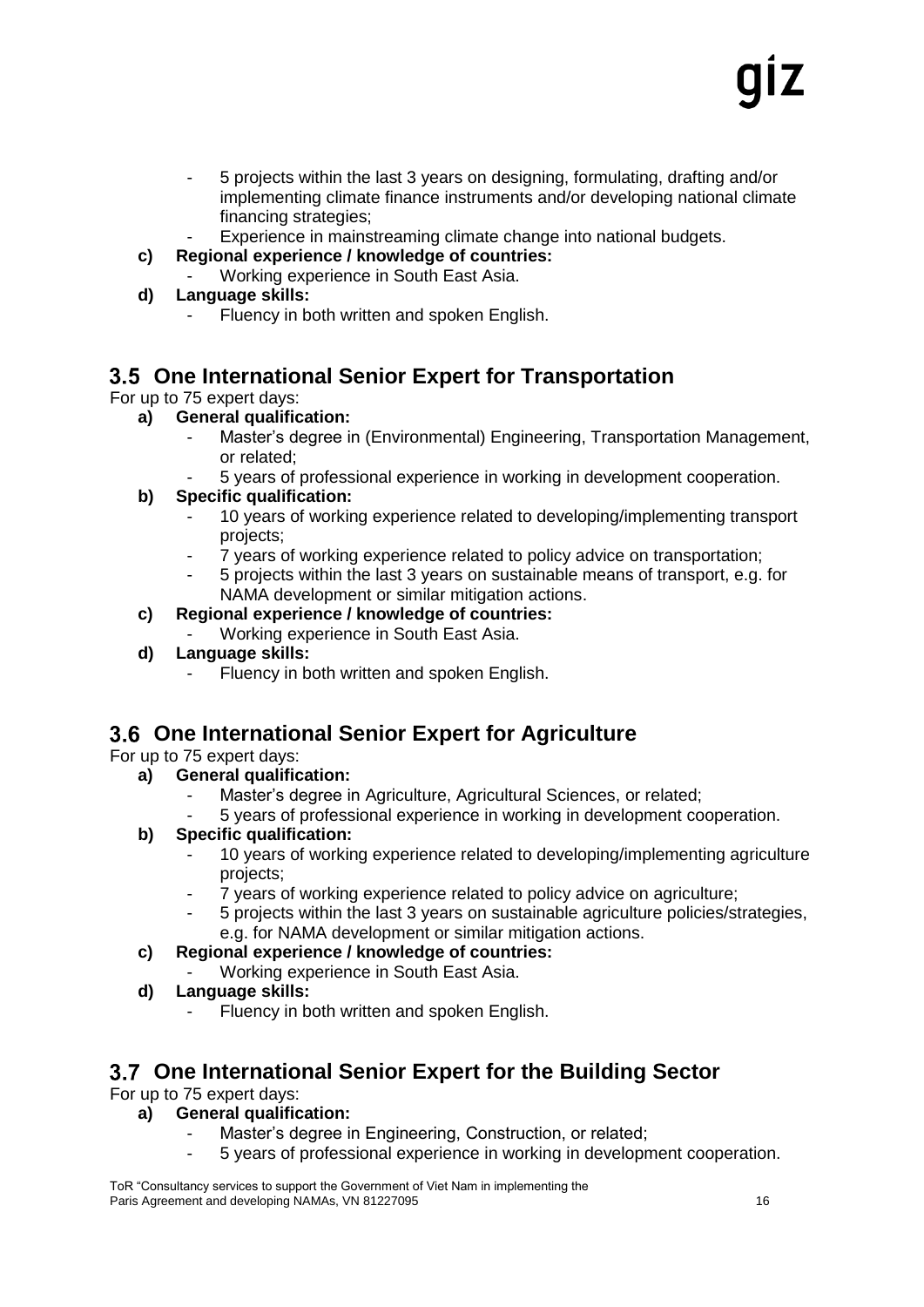#### **b) Specific qualification:**

- 10 years of working experience related to developing/implementing projects on energy-efficiency in buildings;
- 7 years of working experience related to policy advice in the building sector;
- 5 projects within the last 3 years on sustainable buildings, in particular energy efficiency, policies/strategies, e.g. for NAMA development or similar mitigation actions.
- **c) Regional experience / knowledge of countries:**
	- Working experience in South East Asia.
- **d) Language skills:**
	- Fluency in both written and spoken English.

### <span id="page-16-0"></span>**4 Further provisions**

#### <span id="page-16-1"></span>**Communication and media**

Publication and contacts to media (press, radio, TV, etc.) have to be communicated to and authorised by GIZ.

Studies, presentations and other documents prepared within this contract have to consider layout requirements and need to be equipped with required logos as instructed by GIZ in each case. External use requires prior authorization by GIZ. Typically, deliverables will be submitted to GIZ digitally. Differing instructions might be given by GIZ on a case by case basis.

## <span id="page-16-2"></span>**Process for assignment of short-term experts**

A designated GIZ project manager will be the main counterpart to the contractor. The GIZ project manager will supervise the services of the contractor and will review and accept all deliverables. At the discretion of the GIZ project manager, additional GIZ staff may also review and comment the deliverables.

GIZ will provide the contractor with all relevant background documents. GIZ will also ensure the necessary partner country cooperation for this assignment. This also includes establishing of relevant contacts and communication protocols with the political partner. Any missions to Viet Nam as well as any meetings with MONRE or sector ministries shall be coordinated with GIZ in advance.

Any national experts will be directly contracted and managed by GIZ. In some cases, the need to collaborate with national consultants has been pointed out explicitly in the above list (see section 2.3) of tasks to indicate tasks which are carried out in particularly close cooperation with them. Notwithstanding, cooperation is required in all other tasks as well.

All deliverables shall be prepared in English language only.

Within one month after contract signature an inception meeting between the contractor and GIZ shall be organised (in person or virtually), where the advisory methodology, the work plan and any other operational details shall be discussed and agreed. The results of the inception meeting shall be documented in an inception report. Furthermore, the contractor is expected to prepare concise 6-monthly progress reports (format to be agreed during the inception meeting).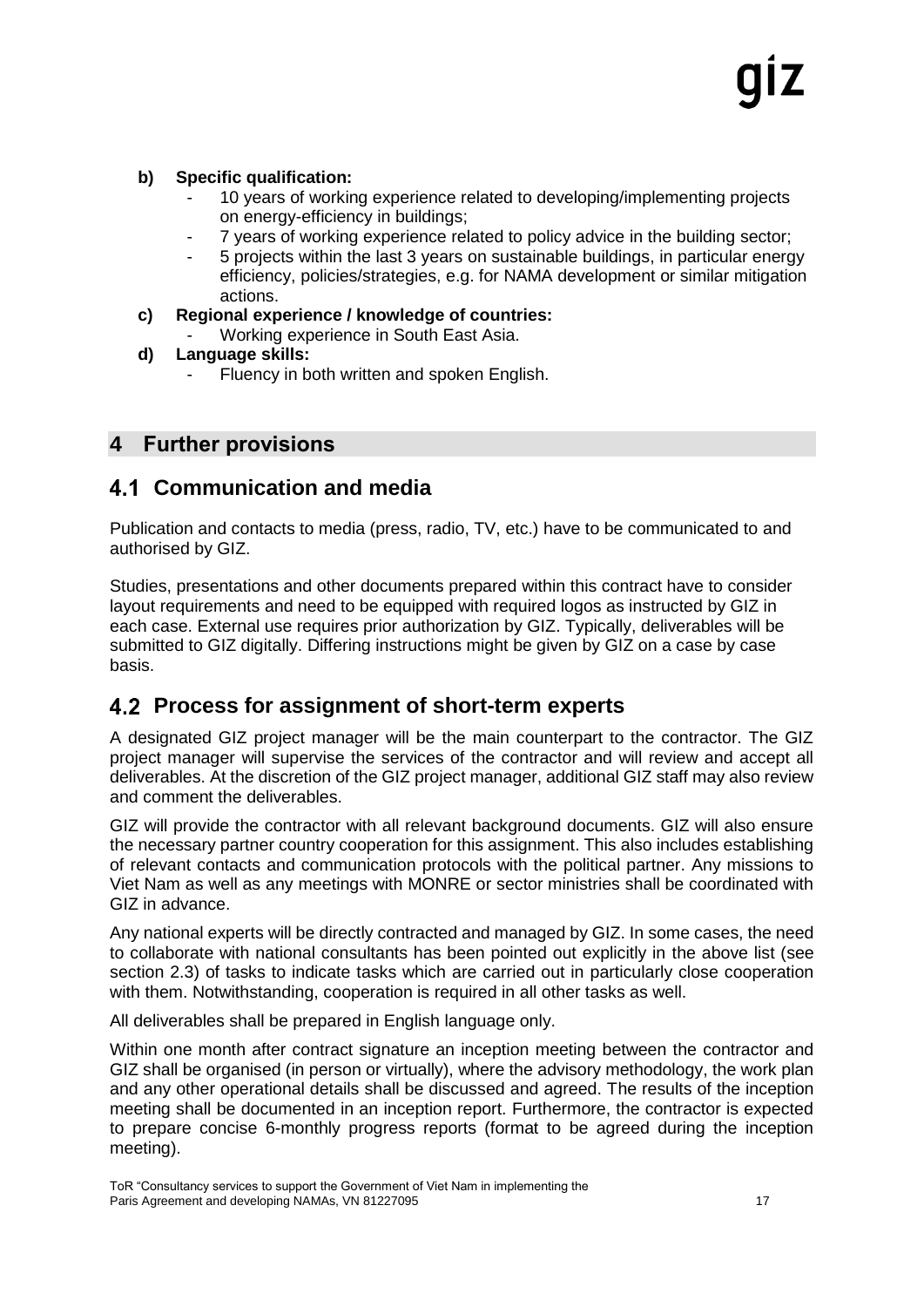The assignment of international STEs will follow the procedure described below. The approach might be changed by GIZ during the contracting period.

- 1. GIZ will provide a standardized request document for individual assignment ("Template for service request", Annex 1) including a description of the objective, the tasks, timeframe, number of expert days, deliverables, cost estimation, the preferred qualification of expert(s) from the pool. For larger assignments GIZ will prepare separate ToR in addition to the standardized request document to specify the task in more detail (usually in dialogue between GIZ and the contractor).
- 2. The Team Leader will propose one or more experts for the assignment including a suggestion for role and level involvement of the Team Leader, and confirm the proposal made by GIZ.
- 3. GIZ may request a modification to the simplified offer, if needed.
- 4. The assigned short-term expert(s) will prepare a detailed working schedule within a period of 1 week after her/his appointment and submit it to GIZ for further discussion.
- 5. A designated short-term expert will directly report to GIZ under the assignment. The Team Leader will be responsible for quality control.
- 6. All products under the assignment will go through at least one round of comments (for larger reports or similar products, there will be two feedback loops).
- 7. All deliverables (including mission reports) from the individual assignments as well as plans for follow-up are to be submitted to GIZ latest 2 weeks after the end of the assignment or as agreed otherwise. Interim reporting/updates might be requested by GIZ during ongoing assignments.
- 8. GIZ confirms the successful completion of the services requested.

## <span id="page-17-0"></span>**5 Your offer**

## <span id="page-17-1"></span>**Technical Proposal**

Contrary to GIZ's Bidding Conditions, the **technical offer** should not exceed **35 pages without CVs of the proposed experts and annexes**. The **CVs of the experts** should refer to the relevant experiences for assignment and should not exceed **4 pages each**.

The structure of chapters of the technical offers should reflect the structure of the technical assessment grid in order to facilitate assessment. The language of the technical proposal shall be in English.

The proposed personnel must be available from the beginning of the envisaged start date of the contract. The offer should illustrate how the qualifications of the proposed personnel complement each other in order to ensure the availably of the requested competences.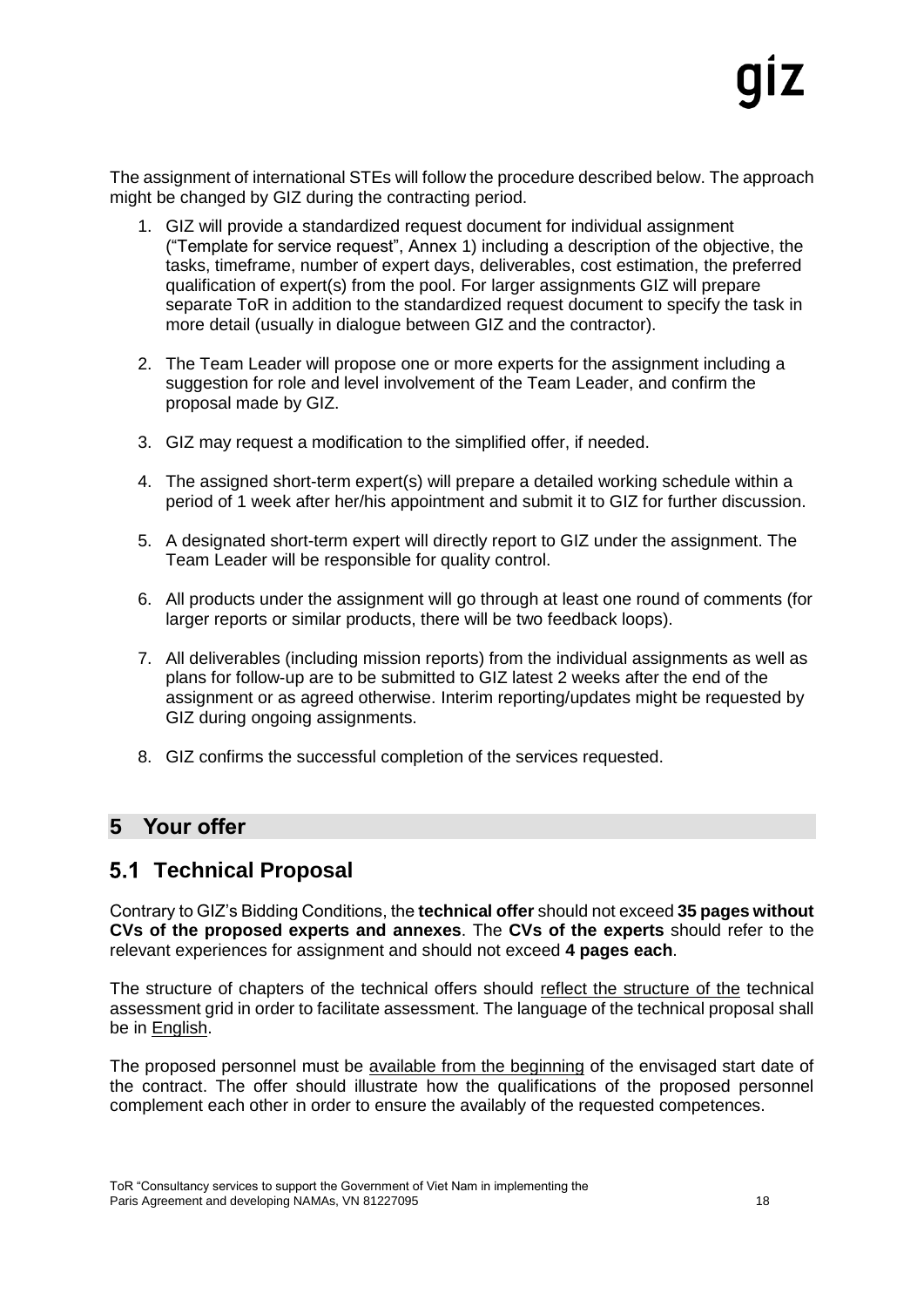### <span id="page-18-0"></span>**5.1.1 Strategy**

The technical proposal should include a concept reflecting how the team of experts is planning to work together to ensure high quality, efficient support to the Vietnamese counterparts. Among other things, the concept shall demonstrate how backstopping to MONRE and other Vietnamese partners will be carried out. It needs to highlight roles and responsibilities within the team of experts, including its steering structure and management services provided (monitoring, controlling, knowledge management, project administration, technical support, etc.).

#### <span id="page-18-1"></span>**5.1.2 Technical Know-How and Implementation Methods**

The technical proposal should demonstrate familiarity with methodologies and approaches on trainings and stakeholder consultations. In particular, it should address the following:

- Training on NDCs and the implementation of the Paris Agreement;
- Training on UNFCCC negotiation, e.g. current trends and topics;
- Stakeholder consultation and workshop in the context of NAMA development. e.g. bringing together several line ministries and other relevant stakeholders.

#### <span id="page-18-2"></span>**5.1.3 Regional Know-How and Contacts**

The proposal should demonstrate familiarity with circumstances in Viet Nam, e.g. by proposing suitable sectors for the task of mainstreaming climate change into existing legislation or by suggesting improvements in the institutional structure governing climate change response in Viet Nam.

## <span id="page-18-3"></span>**Financial Proposal**

#### **Please note:**

A total number of up to 1,290 expert days (excluding the flexibility reserve, see section 5.2.2) are requested to be tendered.

#### <span id="page-18-4"></span>**5.2.1 Expert days**

For reasons of comparability of offers, it is of utmost importance for the bidder to offer the exact number of maximum expert-days as requested in these ToR (a total of **1,290 expert days**, with an a distribution per Team Leader / Pool of STEs / STEs outlined in section 3).

#### <span id="page-18-5"></span>**5.2.2 Flexible remuneration item**

Please include a budget equivalent to **EUR 60,000** (daily rate for the Team Leader, and average daily rate of the pools and STEs, following the same distribution of staff as above in section 3) as flexible remuneration item in your financial offer. This reserve may be necessary to react to unforeseen changes or requests from the partners. The flexible remuneration may be used only in coordination with and on request of GIZ Viet Nam in accordance with article 5.18 of the general terms and conditions.

#### <span id="page-18-6"></span>**5.2.3 Travel costs**

Of the total of 1,290 expert days, approximately 10% will be used for expert days in Viet Nam (the exact number and duration of the missions to Viet Nam will be determined at a later stage).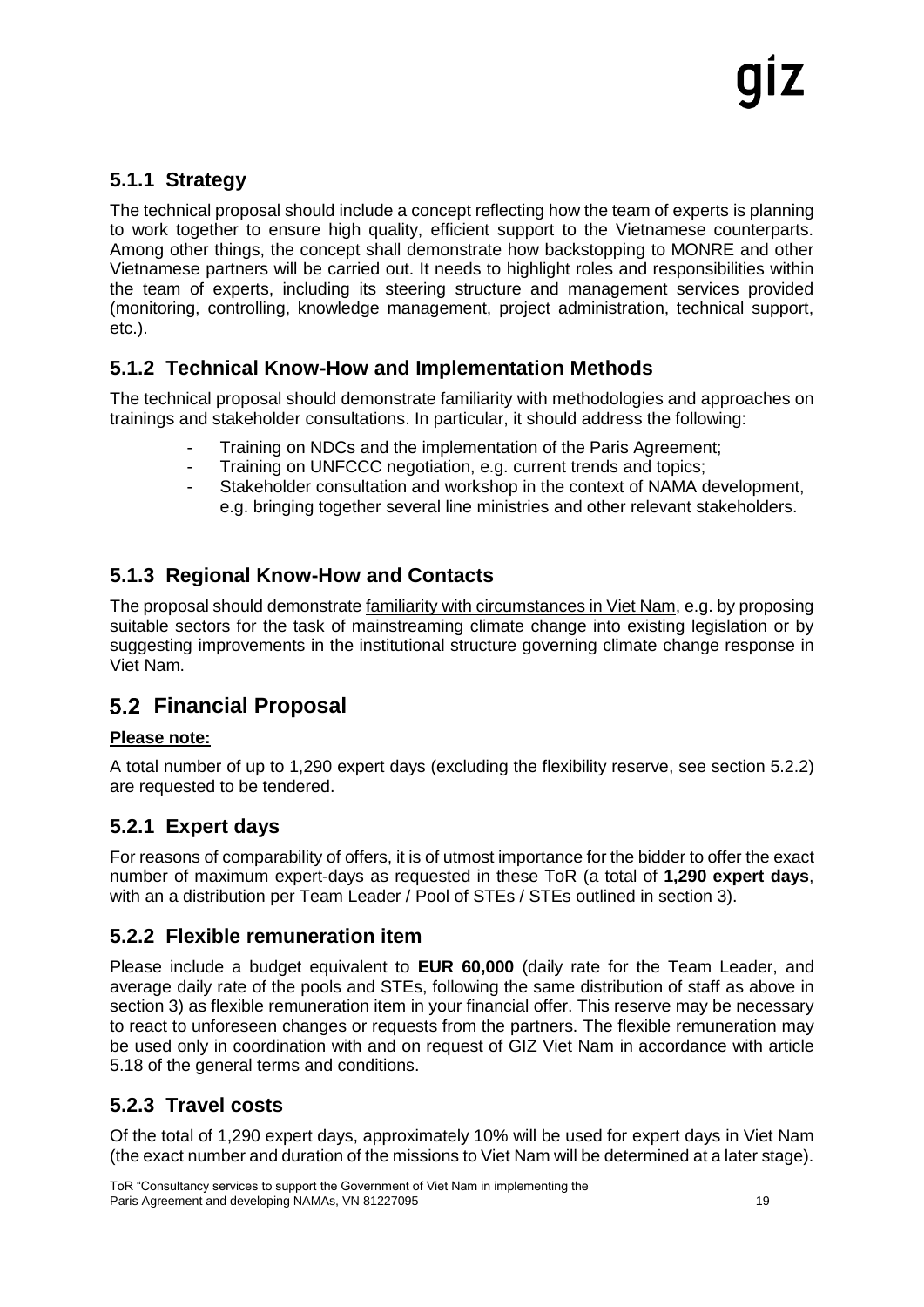However it is currently not possible to exactly determine how many trips will be needed within the scope of the tendered contract, please include a **fixed budget of EUR 90,000.00** for travel expenses in your offer (equivalent to 35 average trips of approximately EUR 2,500.00).

Reimbursement will be made according to the following lump sums:

| International/ long haul flights (return) | EUR 1,500.00                                                            |
|-------------------------------------------|-------------------------------------------------------------------------|
| Daily allowance (24h):                    | EUR 38.00                                                               |
| Accommodation allowance:                  | EUR 86.00                                                               |
| Travel days                               | 1 per trip<br>(i.e. 0.5 day per outbound,<br>0.5 day per return flight) |

Any additional travel costs (e.g. taxi, bus, metro, parking, visa, etc.) are included in the lump sums above.

#### <span id="page-19-0"></span>**5.2.4 Items of equipment**

No purchase of equipment or is foreseen within the contract with the contractor.

#### <span id="page-19-1"></span>**5.2.5 Expendable goods**

No purchase of expendable goods is foreseen as part of the contract with the contractor.

#### <span id="page-19-2"></span>**5.2.6 National personnel**

As mentioned above, national consultants (where needed) will be hired directly by GIZ. The bidder is therefore not requested to include national experts in their pool of experts. Good working relations and cooperation between the bidder and the national consultants is expected.

## <span id="page-19-3"></span>**6 Options and Follow-up Contracts**

It is possible that the assignment described in these ToR is broadened during the period of implementation of the consultancy contract. In this case, the input of the existing experts / expert pools may be increased and additional expert pools may be added. A contract supplement may be offered.

A follow-up contract to the contract resulting of this tender is possible. Depending on the mandate and volume of available funding, Additional services may be required. In this case, GIZ reserves the right to award contracts for additional services of this type of up to about 1 million EUR within the framework of the basic project described in the terms of reference to the successful company in this procedure.

The price adjustment pursuant to section 5.25 of the General Terms and Conditions of Contract shall be determined by the mean collectively agreed salary increases under GIZ's collective bargaining agreement during the term of this contract.